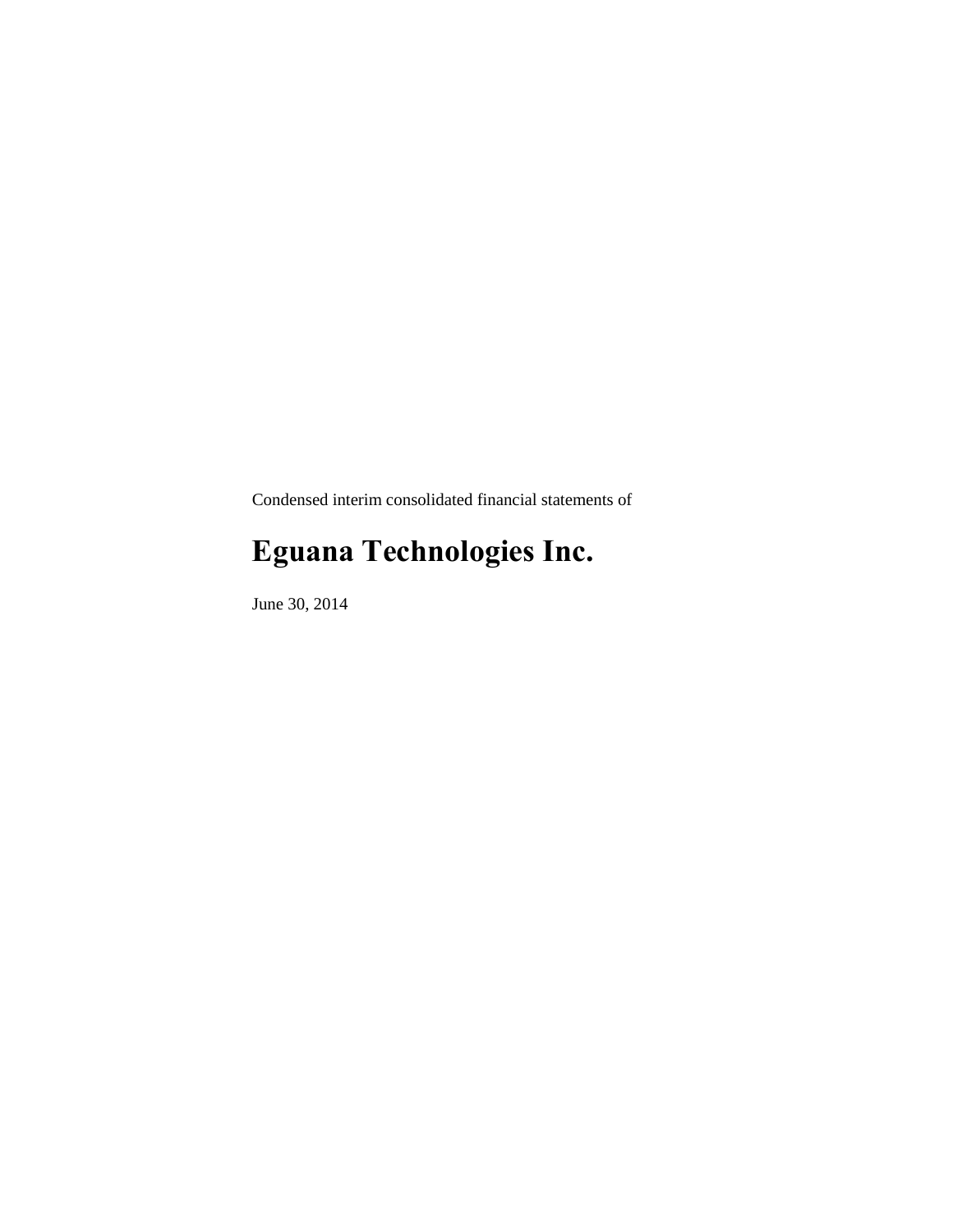June 30, 2014

### Table of contents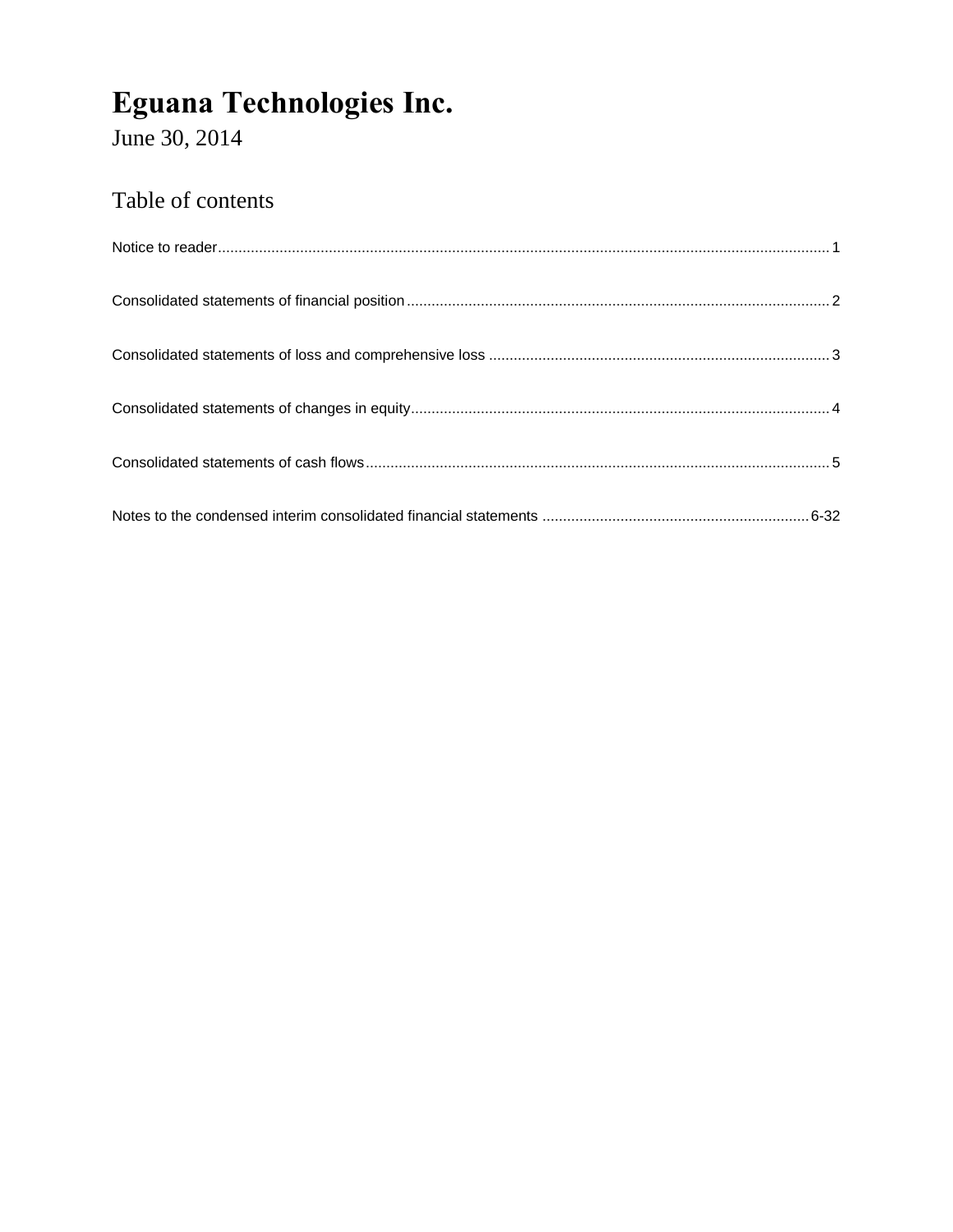### **NOTICE TO READER**

Under National Instrument 51-102, Part 4, subsection 4.3(3) (a), if an auditor has not performed a review of the condensed consolidated interim financial statements; they must be accompanied by a notice indicating that the financial statements have not been reviewed by an auditor.

The accompanying unaudited condensed consolidated interim financial statements of Eguana Technologies Inc. ("Company") have been prepared by and are the responsibility of the Company's management.

The Company's independent auditor has not performed a review of these financial statements in accordance with standards established by the Canadian Institute of Chartered Accountants for a review of condensed consolidated interim financial statements by an entity's auditor.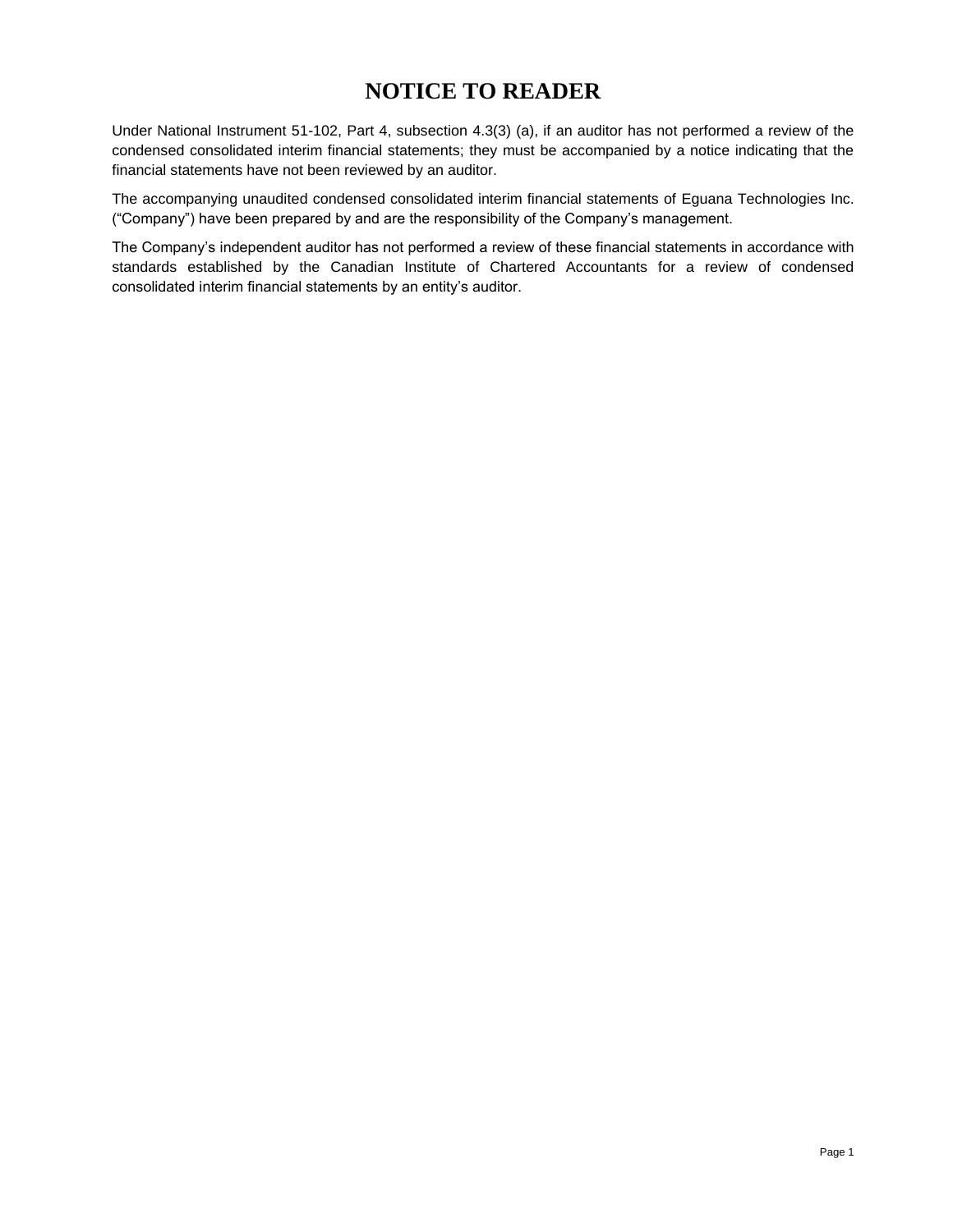### Condensed interim consolidated statements of financial position

Stated in Canadian dollars Unaudited

|                                               | <b>Note</b> | <b>June 30,</b> | September 30,  |
|-----------------------------------------------|-------------|-----------------|----------------|
|                                               |             | 2014            | 2013           |
|                                               |             | \$              | \$             |
| Assets                                        |             |                 |                |
| Current:                                      |             |                 |                |
| Cash                                          |             | 441,886         | 399,874        |
| Accounts receivable and advances              |             | 874,558         | 499,197        |
| Inventory                                     | 3           | 1,268,987       | 1,137,192      |
| Prepaid expenses and deposits                 |             | 309,174         | 242,805        |
|                                               |             | 2,894,605       | 2,279,068      |
| Non-current:                                  |             |                 |                |
| Other assets                                  |             | 546,802         |                |
| Development costs                             | 4           | 125,641         | 484,959        |
| Capital assets                                | 5           | 140,444         | 166,084        |
|                                               |             | 3,707,492       | 2,930,111      |
| <b>Liabilities</b>                            |             |                 |                |
| Current:                                      |             |                 |                |
| Accounts payable and accrued liabilities      |             | 1,983,985       | 2,102,512      |
| Provisions                                    |             | 70,000          | 112,000        |
| Bank debt                                     | 6           | 262,402         | 617,157        |
| Energy Northwest obligation - current portion | 7           | 70,844          | 61,666         |
| Government grant obligation - current portion | 8           | 135,997         | 153,363        |
| Debentures - current portion                  | 9           | 254,263         | 65,403         |
| Preferred shares - current portion            | 10          |                 | 8,688,848      |
|                                               |             | 2,777,491       | 11,800,949     |
|                                               |             |                 |                |
| Non-current:                                  |             |                 |                |
| Deferred lease inducement                     |             | 58,500          | 70,200         |
| <b>Energy Northwest obligation</b>            | 7           | 52,442          | 47,932         |
| Government grant obligation                   | 8           | 95,587          | 60,038         |
| Debenture                                     | 9           | 2,083,433       | 1,785,423      |
| Fair value of common shares to be issued upon |             |                 |                |
| conversion in respect of accreted dividend    | 12          | 3,963,003       |                |
| Preferred shares                              | 10          |                 | 2,859,967      |
|                                               |             | 9,030,456       | 16,624,509     |
| Shareholders' equity (deficiency)             |             |                 |                |
| Common shares                                 | 11          | 10,855,648      | 5,777,755      |
| Preferred shares                              | 12          | 10,190,861      |                |
| Warrants                                      | 14          | 1,136,793       | 540,837        |
| Equity component of preferred shares          | 10          |                 | 4,079,759      |
| Contributed surplus                           | 15          | 7,709,379       | 7,610,723      |
| Foreign currency translation reserve          |             | (82, 251)       | (108, 966)     |
| <b>Deficit</b>                                |             | (35, 133, 394)  | (31, 594, 506) |
|                                               |             | (5,322,964)     | (13,694,398)   |
|                                               |             | 3,707,492       | 2,930,111      |

*Going concern (Note 2), Commitments (Note 22) and Subsequent events (Note 24) The accompanying notes are an integral part of these condensed interim consolidated financial statements*

On behalf of the Board:

Michael Carten, Director **Robert Penner, Director** Robert Penner, Director

 $\{ \text{signed} \}$   $\{ \text{signed} \}$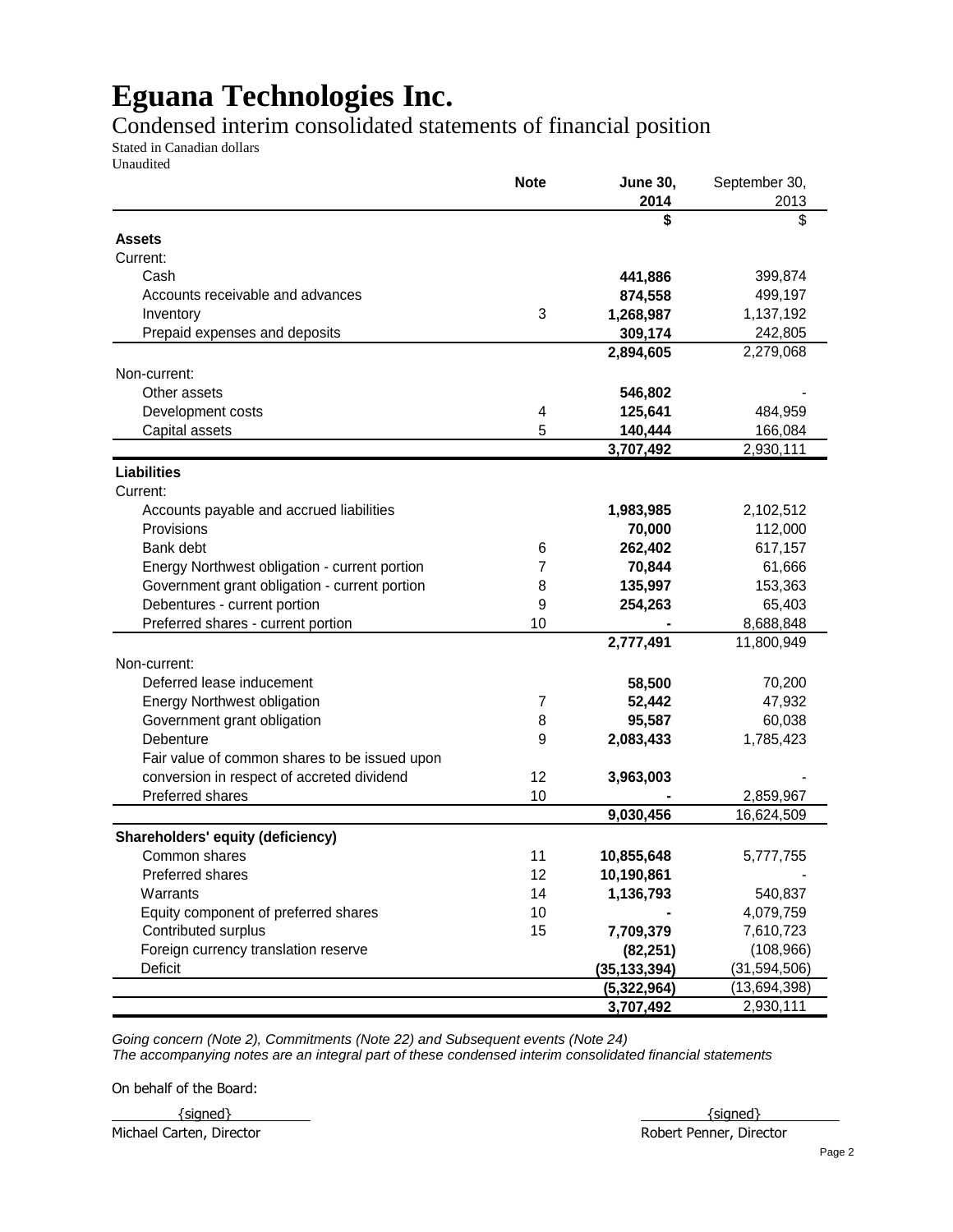Condensed interim consolidated statements of loss and comprehensive loss For the three month and nine month periods ended June 30, 2014 and 2013 Stated in Canadian dollars Unaudited

|                                             |             | <b>Three months ended</b> |             | Nine months ended |             |
|---------------------------------------------|-------------|---------------------------|-------------|-------------------|-------------|
|                                             | <b>Note</b> | 2014                      | 2013        | 2014              | 2013        |
|                                             |             | \$                        | \$          | \$                | \$          |
| <b>Sales</b>                                |             | 477,419                   | 15,819      | 1,363,125         | 132,748     |
| Cost of goods sold                          |             | 475,497                   | (15,587)    | 1,069,732         | 62,723      |
| Gross margin                                |             | 1,922                     | 31,406      | 293,393           | 70,025      |
| <b>Expenses</b>                             |             |                           |             |                   |             |
| General and administrative                  | 18          | 296,301                   | 357,880     | 1,132,832         | 1,034,097   |
| Operations                                  | 18          | 252,757                   | 190,680     | 752,768           | 575,189     |
| Product research and development            |             | 261,565                   | 287,296     | 710,759           | 730,812     |
| Selling and marketing                       |             | 249,825                   | 144,750     | 491,016           | 384,100     |
|                                             |             | 1,060,448                 | 980,606     | 3,087,375         | 2,724,198   |
| Loss before undernoted items                |             | (1,058,526)               | (949, 200)  | (2,793,982)       | (2,654,173) |
| Financing costs                             | 19          | (477, 928)                | (897, 550)  | (2, 412, 281)     | (2,424,288) |
| Gain on modification of preferred shares    | 10          |                           |             | 1,127,867         |             |
| Other income                                |             | 77                        | 3,148       | 1,511             | 318,761     |
| <b>Net loss</b>                             |             | (1,536,377)               | (1,843,602) | (4,076,885)       | (4,759,700) |
| Foreign currency adjustment to equity       |             | (11, 571)                 | (18, 299)   | 26,715            | (51, 365)   |
| <b>Total comprehensive loss</b>             |             | (1, 547, 948)             | (1,861,901) | (4,050,170)       | (4,811,065) |
| Loss per common share                       |             |                           |             |                   |             |
| <b>Basic and diluted</b>                    |             | (0.05)                    | (0.09)      | (0.14)            | (0.23)      |
| Weighted average number of<br>common shares |             |                           |             |                   |             |
| <b>Basic and diluted</b>                    | 11          | 29,532,456                | 20,915,597  | 29,532,456        | 20,915,597  |

*The accompanying notes are an integral part of these condensed interim consolidated financial statements.*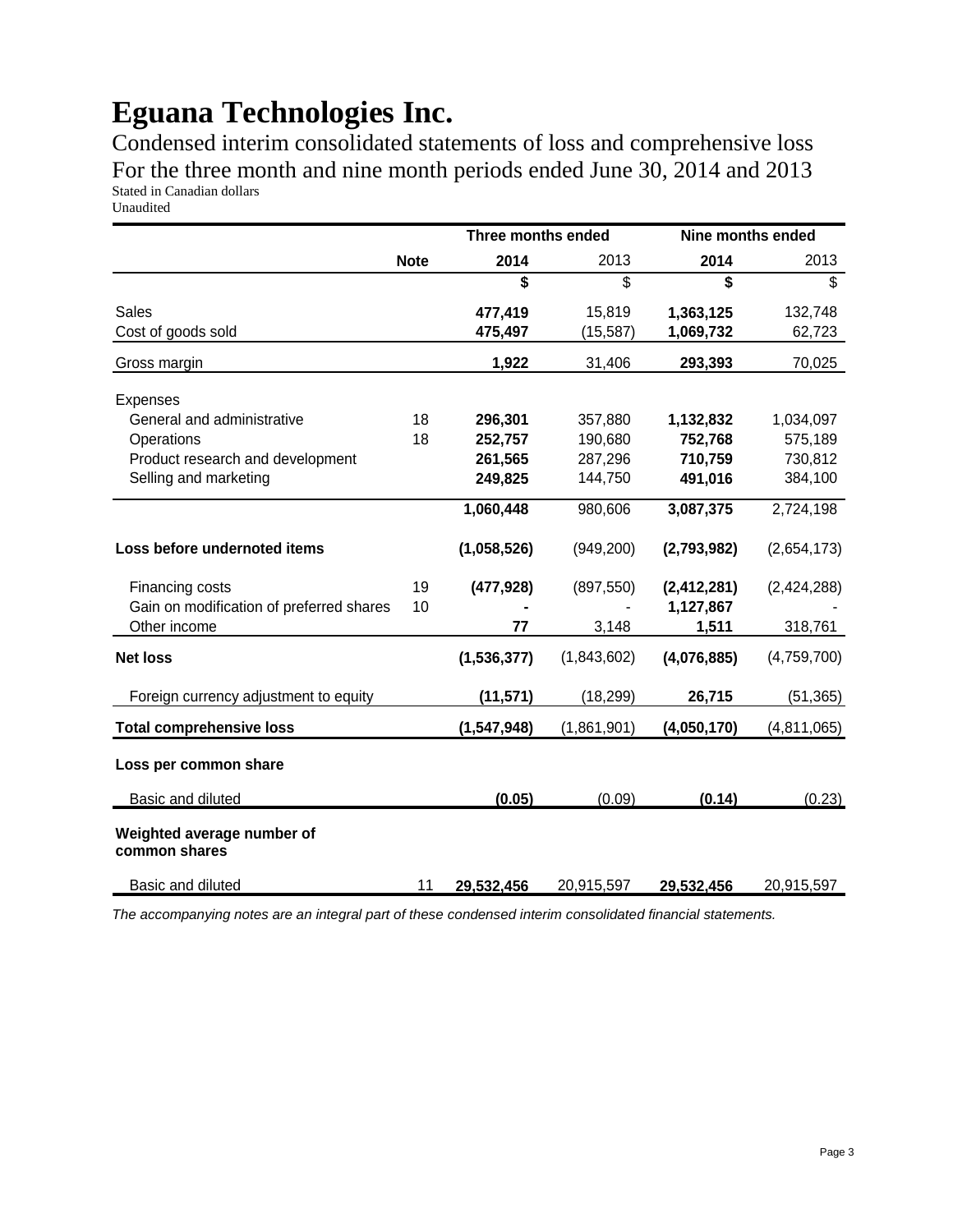Condensed interim consolidated statements of change in equity

For the three month and nine month periods ended June 30, 2014 and 2013

Stated in Canadian dollars

Unaudited

|                                                 |            |                          |                    |             | Equity<br>component<br>of | Equity<br>component<br>of |                | Foreign<br>currency |                |
|-------------------------------------------------|------------|--------------------------|--------------------|-------------|---------------------------|---------------------------|----------------|---------------------|----------------|
|                                                 | Common     | <b>Preferred</b>         | <b>Contributed</b> |             | preferred                 | convertible               |                | translation         |                |
|                                                 | shares     | shares                   | <b>Surplus</b>     | Warrants    | shares                    | debentures                | <b>Deficit</b> | reserve             | <b>Total</b>   |
|                                                 | \$         | \$.                      | \$.                | \$          | \$.                       | \$                        | \$.            | \$.                 | \$             |
| Balance, October 1, 2013                        | 5,777,755  |                          | 7,610,723          | 540,837     | 4,079,759                 |                           | (31,594,506)   | (108, 966)          | (13,694,398)   |
| Loss for the period                             |            |                          |                    |             |                           |                           | (4,076,885)    |                     | (4,076,885)    |
| Other comprehensive gain(loss)                  |            |                          |                    |             |                           |                           |                | 26,715              | 26,715         |
| Issue of share capital                          | 3,313,784  |                          |                    |             |                           |                           |                |                     | 3,313,784      |
| Conversion of preferred shares                  | 1,643,204  | (480,000)                |                    |             | (215, 289)                |                           |                |                     | 947,915        |
| Warrants exercised                              | 120,905    |                          |                    | (27, 305)   |                           |                           |                |                     | 93,600         |
| Warrants issued                                 |            |                          |                    | 111,496     |                           |                           |                |                     | 111,496        |
| Warrants modified                               |            |                          |                    | 511,765     |                           |                           |                |                     | 511,765        |
| Modificiation of preferred shares               |            | 10,670,861               |                    |             | (3,864,470)               |                           |                |                     | 6,806,391      |
| Loss on conversion of preferred shares          |            |                          |                    |             |                           |                           | 22,190         |                     | 22,190         |
| Gain on modificiation of preferred shares       |            |                          |                    |             |                           |                           | 515,807        |                     | 515,807        |
| Share based payments                            |            |                          | 98,656             |             |                           |                           |                |                     | 98,656         |
| <b>Balance, June 30, 2014</b>                   | 10,855,648 | 10,190,861               | 7,709,379          | 1,136,793   |                           | $\blacksquare$            | (35, 133, 394) | (82, 251)           | (5,322,964)    |
| Balance, October 1, 2012 (Restated -<br>Note 2) | 5,004,531  |                          | 5,317,378          | 2,270,651   | 3,387,391                 |                           | (23, 337, 518) | (184, 625)          | (7,542,192)    |
| Loss for the period                             |            |                          |                    |             |                           |                           | (4,759,700)    |                     | (4,759,700)    |
| Other comprehensive gain(loss)                  |            |                          |                    |             |                           |                           |                | 51,366              | 51,366         |
| Issue of share capital                          |            |                          |                    |             |                           |                           |                |                     |                |
| Warrants issued                                 |            |                          |                    | 459,958     |                           |                           |                |                     | 459,958        |
| Warrants expired                                |            |                          | 2,270,651          | (2,270,651) |                           |                           |                |                     |                |
| Equity component of debentures                  |            |                          |                    |             |                           | 27,968                    |                |                     | 27,968         |
| Conversion of debenture                         |            |                          |                    |             | 247,939                   | (27, 968)                 |                |                     | 219,971        |
| Equity component of preferred shares            |            |                          |                    |             | 448,782                   |                           |                |                     | 448,782        |
| Share based payments                            |            |                          | (9,095)            |             |                           |                           |                |                     | (9,095)        |
| Balance, June 30, 2013                          | 5,004,531  | $\overline{\phantom{a}}$ | 7,578,934          | 459.958     | 4,084,112                 | $\blacksquare$            | (28,097,218)   | (133, 259)          | (11, 102, 942) |

*The accompanying notes are an integral part of these condensed interim consolidated financial statements.*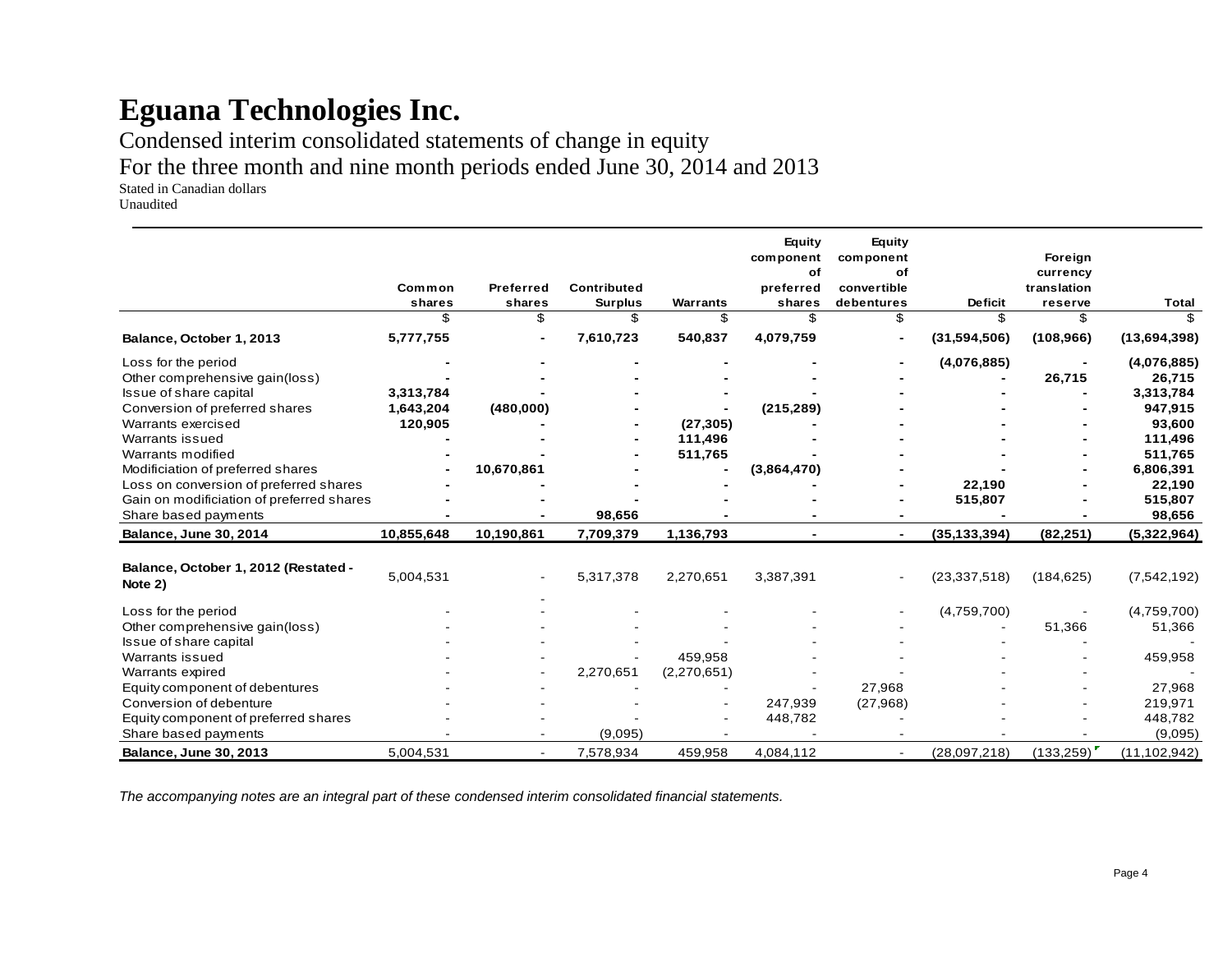Condensed interim consolidated statements of cash flows

For the three month and nine month periods ended June 30, 2014 and 2013 Stated in Canadian dollars

Unaudited

|                                              | Three months ended |             | Nine months ended |             |
|----------------------------------------------|--------------------|-------------|-------------------|-------------|
| <b>Note</b>                                  | 2014               | 2013        | 2014              | 2013        |
|                                              | \$                 |             |                   | \$          |
| <b>Operating activities</b>                  |                    |             |                   |             |
| Net loss                                     | (1,536,377)        | (1,843,602) | (4,076,885)       | (4,759,700) |
| Amortization of capital assets and           |                    |             |                   |             |
| development costs                            | 142,210            | 114,249     | 420,969           | 331,923     |
| Share-based payments                         | 23,506             | 12,649      | 98,656            | (9,095)     |
| Warranty provision                           | (13,000)           |             | (42,000)          |             |
| Amortization of deferred lease inducement    | (3,900)            | (3,900)     | (11,700)          | (3,900)     |
| Finance costs                                | 477,928            | 897,551     | 2,412,281         | 2,424,288   |
| Gain on modification of preferred shares     |                    |             | (1, 127, 867)     |             |
| Write down of capital assets                 |                    |             |                   | 2,246       |
| Unrealized foreign exchange loss (gain)      | (7,686)            | 2,691       | (827)             | 6,859       |
|                                              | (917, 319)         | (820, 362)  | (2,327,373)       | (2,007,379) |
| Net change in non-cash working capital<br>21 | (80, 584)          | 261,804     | (887, 785)        | 664,860     |
| Cash flow used in operating activities       | (997, 903)         | (558, 558)  | (3,215,158)       | (1,342,519) |
| <b>Financing activities</b>                  |                    |             |                   |             |
| Bank debt                                    | (714, 361)         | 173,058     | (354, 755)        | (312, 501)  |
| Proceeds from preferred shares               |                    | 600,000     |                   | 1,100,000   |
| Proceeds from common shares                  | 1,847,750          |             | 2,397,750         |             |
| Proceeds from limited partnership units      |                    |             | 1,200,500         |             |
| Share and debenture issuance costs paid      | (95, 387)          |             | (241, 359)        |             |
| Proceeds from debenture                      | 315,000            |             | 315,000           | 500,000     |
| Proceeds from exercise of warrants           | 90,720             |             | 93,600            |             |
| Due to director                              |                    |             |                   | 100,000     |
| Repayment of government contribution         | (9,500)            | (9,000)     | (19,500)          | (11,000)    |
| Cash financing costs paid                    | (47, 860)          | (24, 795)   | (115, 750)        | (83, 809)   |
| Cash flow from financing activities          | 1,386,362          | 739,263     | 3,275,486         | 1,292,690   |
|                                              |                    |             |                   |             |
| <b>Investing activities</b>                  |                    |             |                   |             |
| Capital asset additions                      | (800)              | (35, 225)   | (18, 459)         | (35, 225)   |
| Cash flow used in investing activities       | (800)              | (35, 225)   | (18, 459)         | (35, 225)   |
| Foreign exchange on cash held in foreign     |                    |             |                   |             |
| operations                                   | (730)              | (2, 335)    | 143               | (4, 864)    |
| Net change in cash                           | 386,929            | 143,145     | 42,012            | (89, 918)   |
| Cash, beginning of period                    | 54,957             | 23,041      | 399,874           | 256,104     |
| Cash, end of period                          | 441,886            | 166,186     | 441,886           | 166,186     |

*The accompanying notes are an integral part of these condensed interim consolidated financial statements.*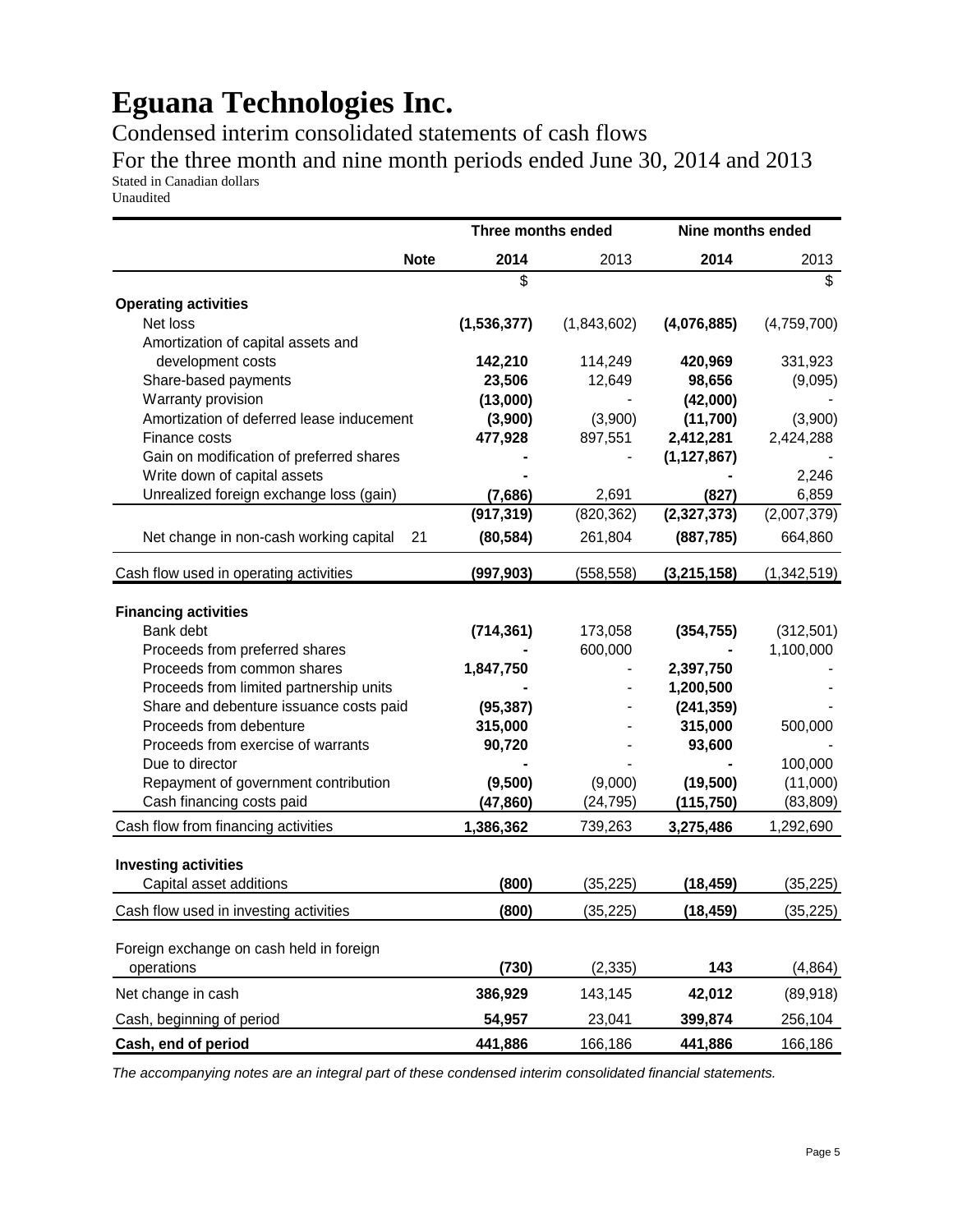Notes to the condensed interim consolidated financial statements June 30, 2014 Stated in Canadian dollars Unaudited

#### **1. Description of the business**

Eguana Technologies Inc. ("Eguana", or the "Company"), incorporated under the Business Corporations Act of Alberta, develops and manufactures advanced power inverters for the emerging alternative and renewable energy industry - solar photovoltaic ("PV") systems, small wind turbines, fuel cells and all forms of energy storage. The Company is a publicly traded company headquartered at Unit 3, 6143 – 4<sup>th</sup> Street SE, Calgary, Alberta, Canada and its shares trade on the Toronto Stock Exchange Venture Exchange "TSX-V" under the symbol "EGT".

On October 29, 2013, the shareholders of the Company approved a change of name of the Company to Eguana Technologies Inc. from Sustainable Energy Technologies Ltd.

#### **2. Basis of preparation**

#### **(a) Statement of compliance**

These unaudited condensed interim consolidated financial statements ("the financial statements") were prepared by management in accordance with International Accounting Standard ("IAS") 34, "Interim Financial Reporting" using accounting policies consistent with International Financial Reporting Standards (" IFRS"), as issued by the International Accounting Standards Board (" IASB").

The financial statements do not comprise all the information required for annual audited consolidated financial statements and therefore should be read in conjunction with the annual audited consolidated financial statements for the year ended September 30, 2013, which were prepared in accordance with IFRS. These unaudited condensed interim financial statements follow the same accounting policies as outlined in Notes 2 and 4 of the audited consolidated financial statements for the year ended September 30, 2013.

The preparation of financial statements requires the use of certain critical accounting estimates. It also requires management to exercise judgment in applying the Company's accounting policies. The areas involving a higher degree of judgment or complexity, or areas where assumptions and estimates are significant to the financial statements are consistent with those disclosed in Note 2 of the September 30, 2013 audit consolidated financial statements.

These financial statements were approved and authorized for issuance by the Board of Directors of Company on August 29, 2014.

#### **(b) Going concern**

The unaudited condensed interim consolidated financial statements were prepared on a going concern basis. The going concern basis assumes that the Company will continue its operations for the foreseeable future and will be able to realize its assets and discharge its liabilities and commitments in the normal course of business.

At June 30, 2014, the Company had not yet achieved profitable operations since its inception and accumulated a deficit of \$35,133,394 (2013 - \$28,097,218) and recognized a cash flow deficiency in the nine month period of \$3,215,158 (2013 - \$1,342,519). Whether and when the Company can attain profitability and positive cash flows from operations is uncertain. The lack of profitable operations and cash flow deficiency may cast significant doubt on the Company's ability to continue as a going concern.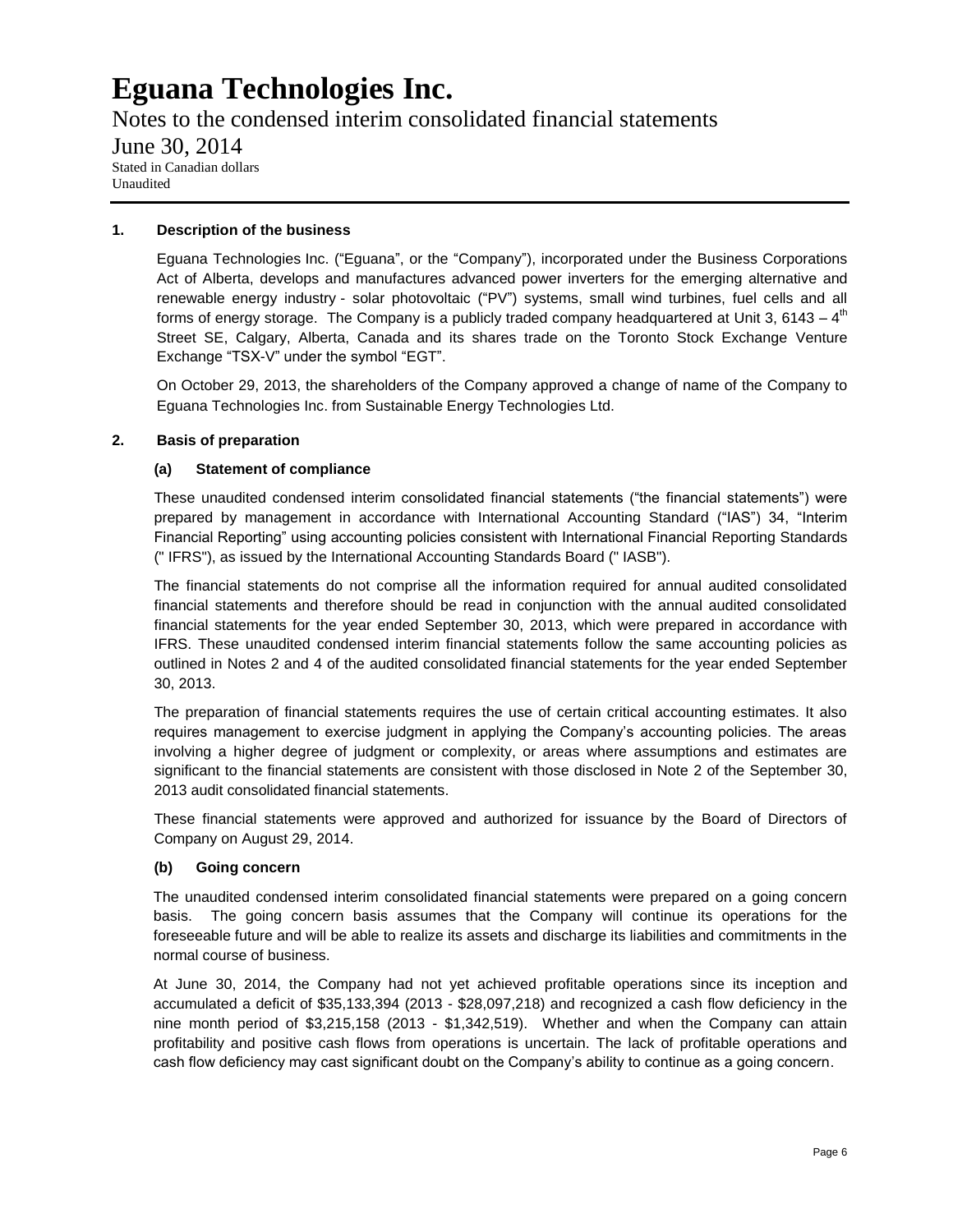Notes to the condensed interim consolidated financial statements June 30, 2014 Stated in Canadian dollars Unaudited

#### **2. Basis of preparation (continued)**

#### **(b) Going concern**

The ability to continue as a going concern is dependent on completing equity or debt financings or generating profitable operations in the future in order to meet liabilities as they come due and enable the Company to continue operations. The ability to continue as a going concern may be adversely impacted by the loss of customers and falling sales per customer. To address its financing requirements, the Company will seek financing through the issuance of common shares, first preferred shares, units of EGT Markets Limited Partnership and debentures. The outcome of these matters cannot be predicted at this time.

These unaudited condensed interim consolidated financial statements do not include any adjustments which could be significant to the amounts and classification of assets and liabilities that may be necessary should the Company be unable to obtain equity or debt financings or generate profitable operations in the future. Failure to continue as a going concern would require the restatement of assets, liabilities and shareholders' deficiency on a liquidation basis, which could differ materially from the going concern basis.

#### **(c) Recently adopted accounting standards**

Recent accounting pronouncement that have been issued but are not yet effective are consistent with those disclosed in the Company's audited consolidated financial statements for the year ended September 30, 2013.

#### **(d) Restatement of deficit**

During the year ended September 30, 2013, the Company determined that accounts payable and accrued liabilities in previous years were understated by \$275,000 and inventory was overstated by \$310,000. These adjustments have been reflected in the opening deficit as at October 1, 2012, and have been adjusted accordingly from the amount reported in the previously issued unaudited condensed interim consolidated financial statements for the period ended June 30, 2013.

#### **3. Inventory**

|                | <b>June 30,</b> | September 30,            |
|----------------|-----------------|--------------------------|
|                | 2014            | 2013                     |
|                | ъ               |                          |
| Finished goods |                 | $\overline{\phantom{0}}$ |
| Components     | 1,268,987       | 1,137,192                |
|                | 1,268,987       | 1,137,192                |

As at June 30, 2014, \$1,268,987 (September 2013 - \$1,137,192) of inventory was carried at cost and \$nil (September 2013 - \$nil) was carried at net realizable value.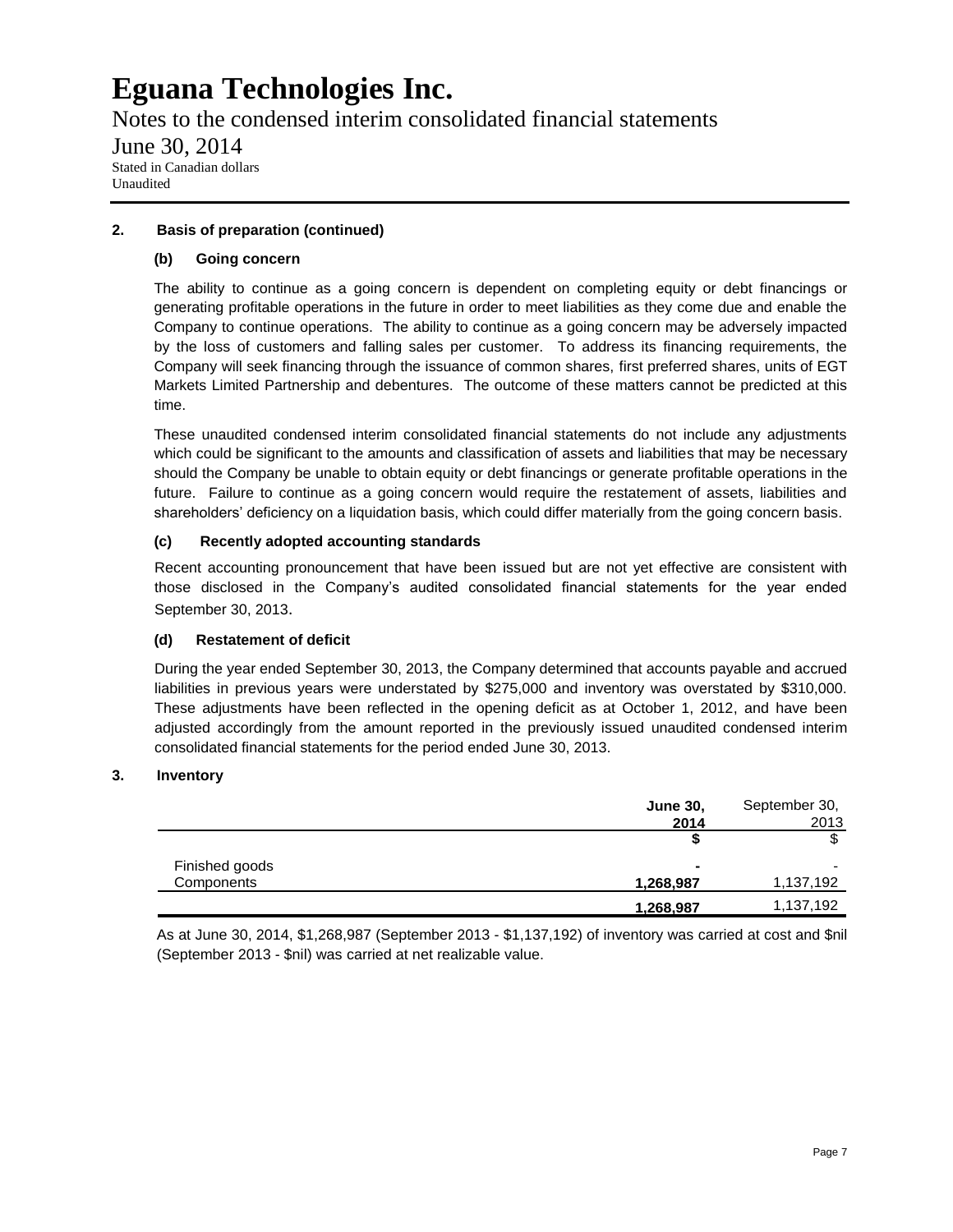Notes to the condensed interim consolidated financial statements

June 30, 2014

Stated in Canadian dollars Unaudited

#### **4. Development costs**

|                                                        | <b>June 30.</b> | September 30, |
|--------------------------------------------------------|-----------------|---------------|
| <b>Carrying value</b>                                  | 2014            | 2013          |
|                                                        |                 |               |
| Development of wind turbine technology                 |                 |               |
| Development of power electronics intellectual property | 125.639         | 484.957       |
| Development of power electronics platform              |                 |               |
|                                                        | 125.641         | 484,959       |

|                              | Development<br>of wind | Development<br>of power<br>electronics | Development<br>of power |           |
|------------------------------|------------------------|----------------------------------------|-------------------------|-----------|
|                              | turbine                | intellectual                           | electronics             |           |
| Cost                         | technology             | property                               | platform                | Total     |
|                              | \$                     | \$                                     | \$                      | \$        |
| Balance October 1, 2012      | 1,894,618              | 3,735,448                              | 1,443,839               | 7,073,905 |
| Foreign currency translation |                        | 151,142                                | 12,385                  | 163,527   |
| Balance September 30, 2013   | 1,894,618              | 3,886,590                              | 1,456,224               | 7,237,432 |
| Foreign currency translation |                        | 106,671                                | 9,180                   | 115,851   |
| Balance June 30, 2014        | 1,894,618              | 3,993,261                              | 1,465,404               | 7,353,283 |

| Accumulated amortization<br>and impairment                                 | Development<br>of wind<br>turbine<br>technology | Development<br>of power<br>electronics<br>intellectual<br>property | Development<br>of power<br>electronics<br>platform | Total                           |
|----------------------------------------------------------------------------|-------------------------------------------------|--------------------------------------------------------------------|----------------------------------------------------|---------------------------------|
|                                                                            | \$                                              | \$                                                                 | \$                                                 | \$                              |
| Balance October 1, 2012<br>Amortization<br>Foreign currency translation    | 1,894,617                                       | 2,797,758<br>479,399<br>124,476                                    | 1,443,838<br>12,385                                | 6,136,213<br>479,399<br>136,861 |
| Balance September 30, 2013<br>Amortization<br>Foreign currency translation | 1,894,617                                       | 3,401,633<br>376,870<br>89,119                                     | 1,456,223<br>9,180                                 | 6,752,473<br>376,870<br>98,299  |
| June 30, 2014                                                              | 1.894.617                                       | 3,867,622                                                          | 1,465,403                                          | 7.227.642                       |

Amortization of the intangible asset is included in the condensed interim consolidated statement of loss and comprehensive loss under the line item "product research and development".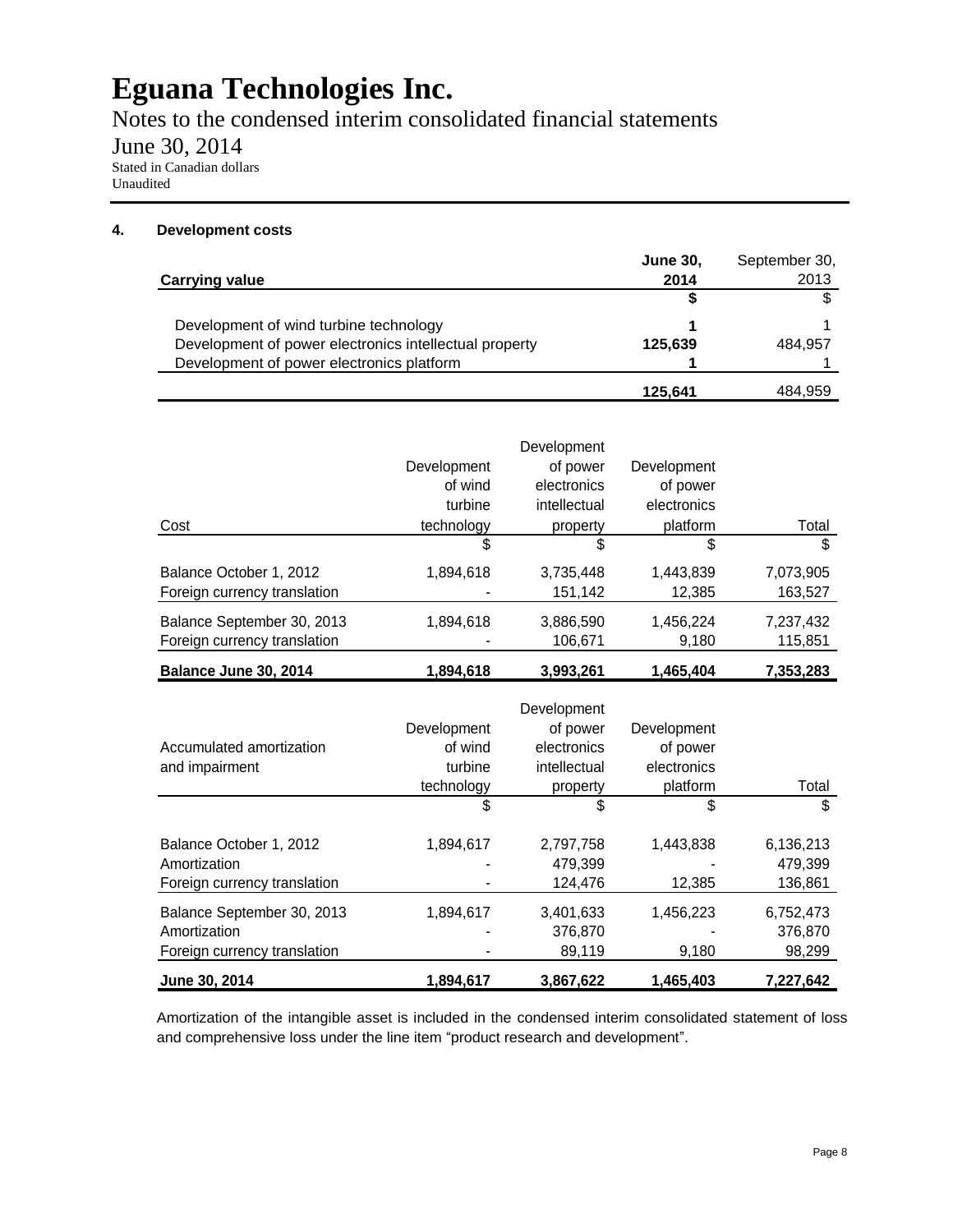Notes to the condensed interim consolidated financial statements

June 30, 2014

Stated in Canadian dollars Unaudited

#### **5. Capital assets**

|                                                 | <b>June 30.</b> | September 30, |
|-------------------------------------------------|-----------------|---------------|
|                                                 | 2014            | 2013          |
|                                                 | \$              | \$            |
| Carrying value                                  |                 |               |
| Computer equipment and software                 | 16,123          | 16,937        |
| Lab equipment                                   | 25,586          | 30,364        |
| Furniture, equipment and leasehold improvements | 91,939          | 116,666       |
| Dies and molds                                  | 6,796           | 2,117         |
|                                                 | 140.444         | 166.084       |

|                            | Computer<br>equipment<br>and | Lab       | <b>Furniture</b><br>and | Dies and |           |
|----------------------------|------------------------------|-----------|-------------------------|----------|-----------|
| Cost                       | software                     | equipment | equipment               | molds    | Total     |
|                            | \$                           | \$        | \$                      | \$       | \$        |
| Balance September 30, 2013 | 476,148                      | 581,517   | 224.540                 | 35,797   | 1,318,002 |
| Additions                  | 800                          | 8,300     | ٠                       | 9,359    | 18,459    |
| <b>Disposals</b>           |                              |           |                         |          |           |
| Balance June 30, 2014      | 476,948                      | 589,817   | 224,540                 | 45,156   | 1,336,461 |
|                            | Computer                     |           |                         |          |           |

| Balance June 30, 2014      | 460,825   | 564,231   | 132,601          | 38,360   | 1,196,017 |
|----------------------------|-----------|-----------|------------------|----------|-----------|
| <b>Disposals</b>           | $\,$      | ۰         | $\,$             | $\,$     |           |
| Amortization               | 1.614     | 13.078    | 24.727           | 4,680    | 44,099    |
| Balance September 30, 2013 | 459,211   | 551,153   | 107,874          | 33,680   | 1,151,918 |
|                            | \$        | \$        | \$               |          |           |
|                            | software  | equipment | equipment        | molds    | Total     |
| and impairment             | and       | Lab       | and              | Dies and |           |
| Accumulated amortization   | equipment |           | <b>Furniture</b> |          |           |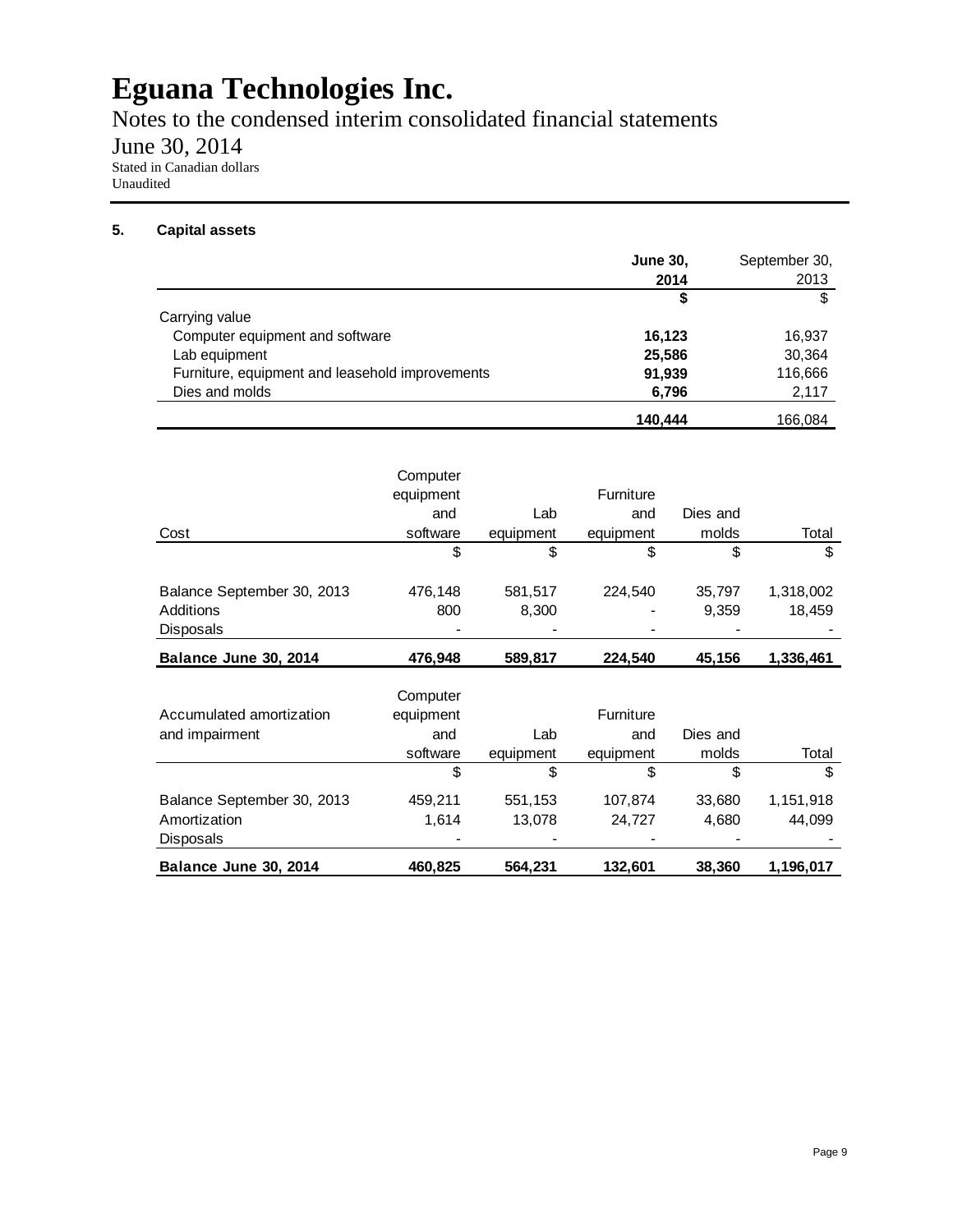Notes to the condensed interim consolidated financial statements

June 30, 2014

Stated in Canadian dollars Unaudited

#### **5. Capital assets (continued)**

|                            | Computer  |           |                  |          |           |
|----------------------------|-----------|-----------|------------------|----------|-----------|
|                            | equipment |           | Furniture        |          |           |
|                            | and       | Lab       | and              | Dies and |           |
| Cost                       | software  | equipment | equipment        | models   | Total     |
|                            | \$        | \$        | \$               | \$       | \$        |
| Balance October 1, 2012    | 477,011   | 580,984   | 136,236          | 35,797   | 1,230,028 |
| Additions                  | 1,334     | 533       | 118,237          |          | 120,104   |
| <b>Disposals</b>           | (2, 197)  |           | (29, 933)        |          | (32,130)  |
| Balance September 30, 2013 | 476,148   | 581,517   | 224,540          | 35,797   | 1,318,002 |
|                            | Computer  |           |                  |          |           |
| Accumulated amortization   | equipment |           | <b>Furniture</b> |          |           |
| and impairment             | and       | Lab       | and              | Dies and |           |
|                            | software  | equipment | equipment        | models   | Total     |
|                            | \$        | \$        | \$               | \$       | \$        |
| Balance October 1, 2012    | 457,504   | 529,877   | 112,814          | 33,258   | 1,133,453 |
| Amortization               | 3,904     | 21,276    | 24,993           | 422      | 50,595    |
| Disposals                  | (2, 197)  |           | (29, 933)        |          | (32,130)  |
| Balance September 30, 2013 | 459,211   | 551,153   | 107,874          | 33,680   | 1,151,918 |

Amortization of the capital assets is included in the condensed interim consolidated statement of loss and comprehensive loss under the line item "general and administrative".

#### **6. Bank debt**

The Company has a \$1,500,000 operating line of credit. The operating line is secured by Doughty Hanson through an Equity Commitment Agreement. Interest is payable at the bank's prime rate plus 3% (2013 – prime rate plus 3%) and amounts outstanding are repayable upon demand.

#### **7. Energy Northwest obligation**

|                                                      | <b>June 30,</b> | September 30, |
|------------------------------------------------------|-----------------|---------------|
|                                                      | 2014            | 2013          |
|                                                      |                 |               |
| Obligation to Energy Northwest (\$108,717 US;        |                 |               |
| September 2013 - \$102,492 US)                       | 123,286         | 109.598       |
| Less: current portion of Energy Northwest obligation | (70,844)        | (61, 666)     |
|                                                      | 52.442          | 47,932        |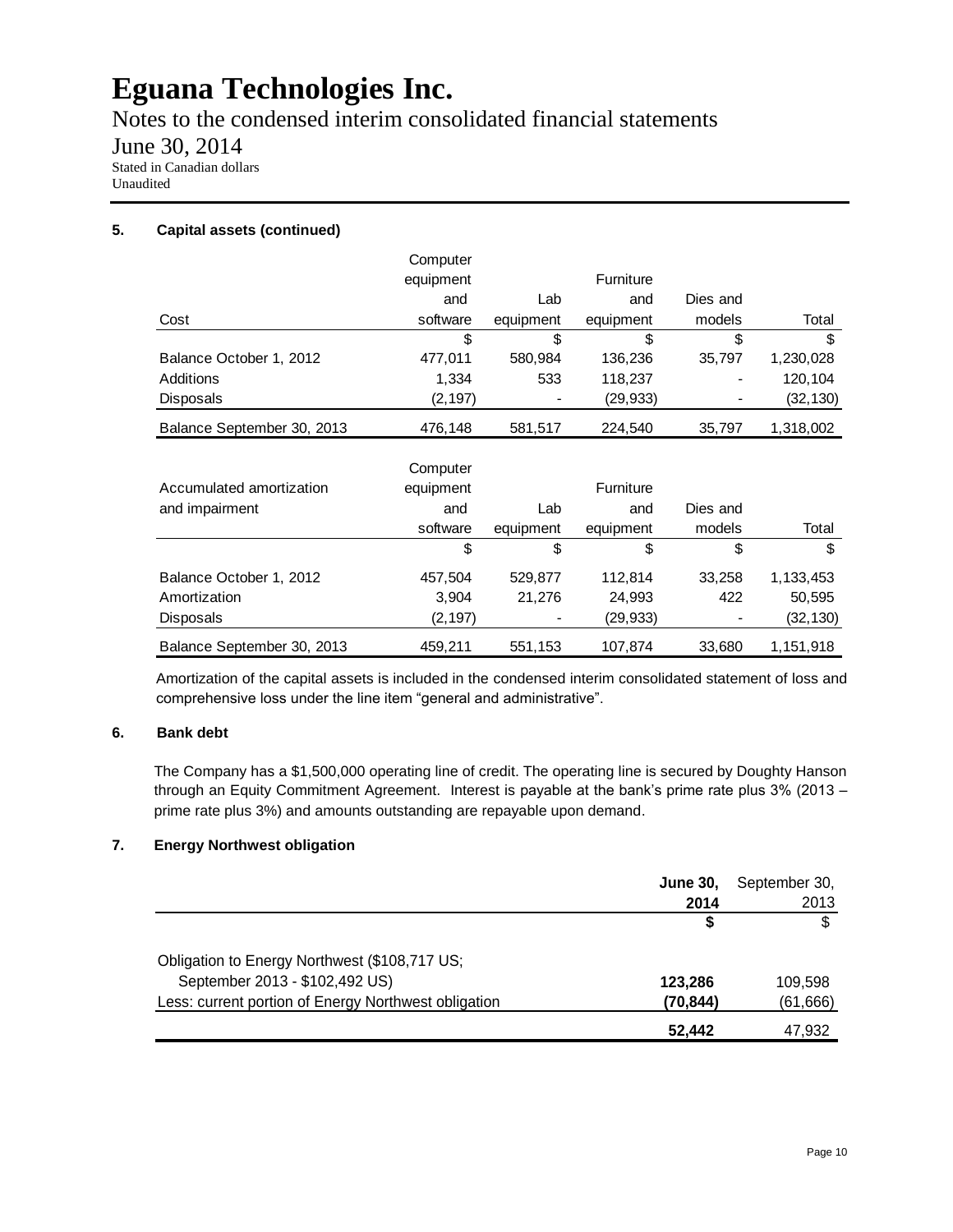Notes to the condensed interim consolidated financial statements June 30, 2014 Stated in Canadian dollars Unaudited

#### **7. Energy Northwest obligation (continued)**

Energy Northwest (formerly "Washington Public Power Supply System") made contributions of services to SEL towards the development of SEL's step wave power conversion technology valued at US\$182,178. Under its agreement with SEL, Energy Northwest is entitled to annual compensation for such contribution in an amount equal to 10% of SEL's gross monthly sales in any year; provided, however, that the compensation payable in any year is not to be less than US\$7,000 and not more than 20% of Energy Northwest's total contribution plus interest calculated at an annual (APR) rate of 20% of the outstanding balance unpaid at the end of the year. Compensation payments are to be completed by January 1, 2016. The obligation is unsecured.

The compensation payable to Energy Northwest in any year until January 1, 2016, is dependent on product sales using the SWPC technology, subject to the above noted annual minimum and maximum thresholds in the year. As the sole basis for the repayment of the loan was linked to future gross sales in SEL, management has determined that the obligation to Energy Northwest contained an embedded derivative and accordingly the loan was required to be accounted for as an embedded derivative in accordance with IAS 39. This requires that the underlying liability and the embedded derivative be recognized at fair value with subsequent changes in value being recognized in the consolidated statement of loss and comprehensive loss each period. At June 30, 2014, the Company completed the development of the 3<sup>rd</sup> generation STX inverter, which does not use the SWPC technology, and the Company has ceased production of inverters based on the SWPC technology resulting in the minimum compensation being payable in subsequent years. The embedded derivative is valued at nil (September 30, 2013 – nil).

#### **8. Government grant obligation**

#### *National Research Council*

The Company entered into an agreement with the National Research Council ("NRC") to fund 60% of the salaries it incurs to commercialize the universal electronic platform to a maximum of \$245,241. The Company has received the maximum amount. A royalty of 1.9% of gross revenue after October 1, 2008 is payable until the National Research Council has recovered one and a half times the amount advanced to the Company or for a period of eleven years after the beginning of the repayment schedule. The remaining payable or potentially payable under the agreement is \$281,920 (September 2013 - \$301,420).

The carrying amount of the financial liability related to the government grant obligation is the following:

|                        | <b>June 30.</b> | September 30, |
|------------------------|-----------------|---------------|
|                        | 2014            | 2013          |
|                        | \$              | ጦ             |
| Government grant (NRC) | 231,584         | 213,401       |
| Less: current portion  | (135, 997)      | (153, 363)    |
|                        | 95,587          | 60,038        |

The repayments are due quarterly and are subject to interest for late payments. The liability is unsecured.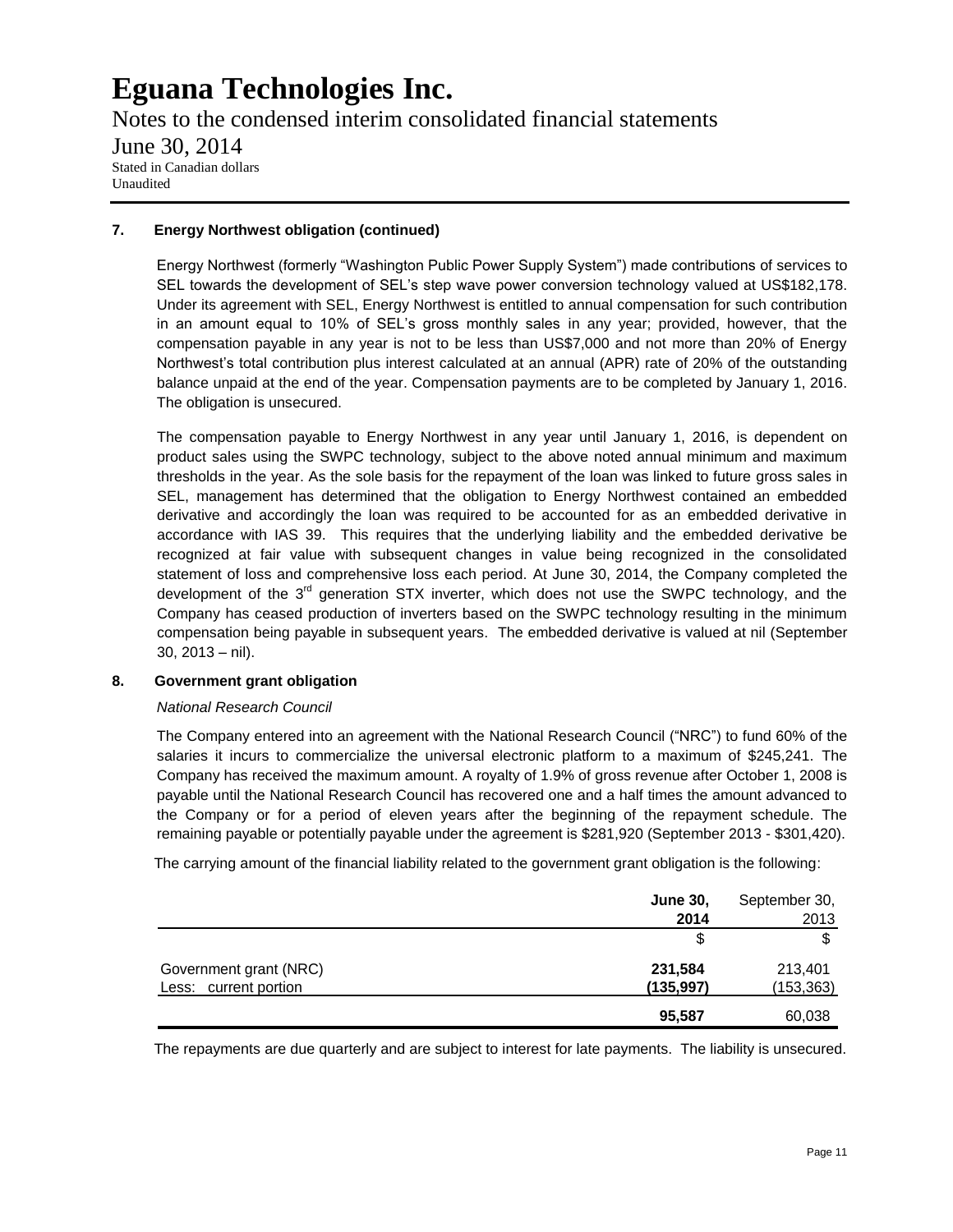Notes to the condensed interim consolidated financial statements

June 30, 2014

Stated in Canadian dollars Unaudited

#### **9. Debentures**

|                                    | Debt<br>component | Embedded   | Warrant<br>component |           |
|------------------------------------|-------------------|------------|----------------------|-----------|
|                                    | of debenture      | derivative | of debenture         | Total     |
|                                    | \$                | \$         | \$                   | \$        |
| Balance at October 1, 2012         | 429,546           | 115,165    |                      | 544,711   |
| Debenture                          | 1,235,467         | 54,953     | 110,330              | 1,400,750 |
| Accretion / Change in fair value   | 148,896           | (147, 935) |                      | 961       |
| Loss (gain) on change in cash flow | 68,860            | (12, 984)  |                      | 55,876    |
| Repayments                         | (31, 943)         | (9, 199)   |                      | (41,142)  |
| Balance at September 30, 2013      | 1,850,826         |            | 110,330              | 1,961,156 |
| Accretion / Change in fair value   | 328,998           |            |                      | 328,998   |
| Loss (gain) on change in cash flow |                   |            |                      |           |
| Debenture                          | 216,611           |            |                      | 216,611   |
| Repayments                         | (58,739)          | -          |                      | (58,739)  |
| Balance at June 30, 2014           | 2,337,696         |            | 110,330              | 2,448,026 |
| Less: current portion              | (254,263)         |            |                      | (254,263) |
|                                    | 2,083,433         |            | 110,330              | 2,193,763 |

On June 29, 2012, the Company issued \$800,000 in 5-year subordinated debentures ("Debentures**"**), issued at an original issue discount of 12.5% to net the Company \$699,875. The debentures bear interest at a rate of 3% per annum, plus an amount equal to 0.8% of the consolidated revenues realized by the Company and are both payable on a quarterly basis during the term of the debenture. The Debenture is callable by the Company at par at any time after the third anniversary of issue. Purchasers of the debentures have also been issued a total of 280,000 restricted common shares of the Company, which will be released on a quarterly basis over the 2 year period following issuance. The restricted common shares were valued at the residual amount of \$140,000. The debentures are secured by a general security agreement. The principal amount of \$800,000 is repayable in 12 equal quarterly payments commencing September 30, 2014. The Company incurred transaction costs related to the issue of the debentures of \$39,902. The effective interest rate on the debentures is estimated to be 25.83%.

On August 7, 2013, and September 17, 2013, the Company issued \$1,820,000 in 5-year subordinated debentures ("Debentures**"**), issued at an original issue discount of 12.5% to net the Company \$1,592,500. The debentures bear interest at a rate of 3% per annum, plus an amount in total equal to 1.82% of the consolidated quarterly revenues realized by the Company and are both payable on a quarterly basis during the term of the debenture. The Debenture is callable by the Company at par at any time after the second anniversary of issue. Purchasers of the debentures had the option of receiving common shares or warrants. The Company issued 424,000 commons shares valued at \$156,880 and 608,000 warrants exercisable at \$0.50 for a period of four years from the date of issue valued at \$110,330. The debentures are secured by a general security agreement. The principal amount of \$1,820,000 is repayable in 12 equal quarterly payments commencing September 30, 2015. The Company incurred transaction costs related to the issue of the debentures of \$35,713. The transaction costs included the issue of 8,750 broker warrants exercisable at \$0.50 for a period of one year from the date of issue. The effective interest rate on the debentures is estimated to be 24.14%.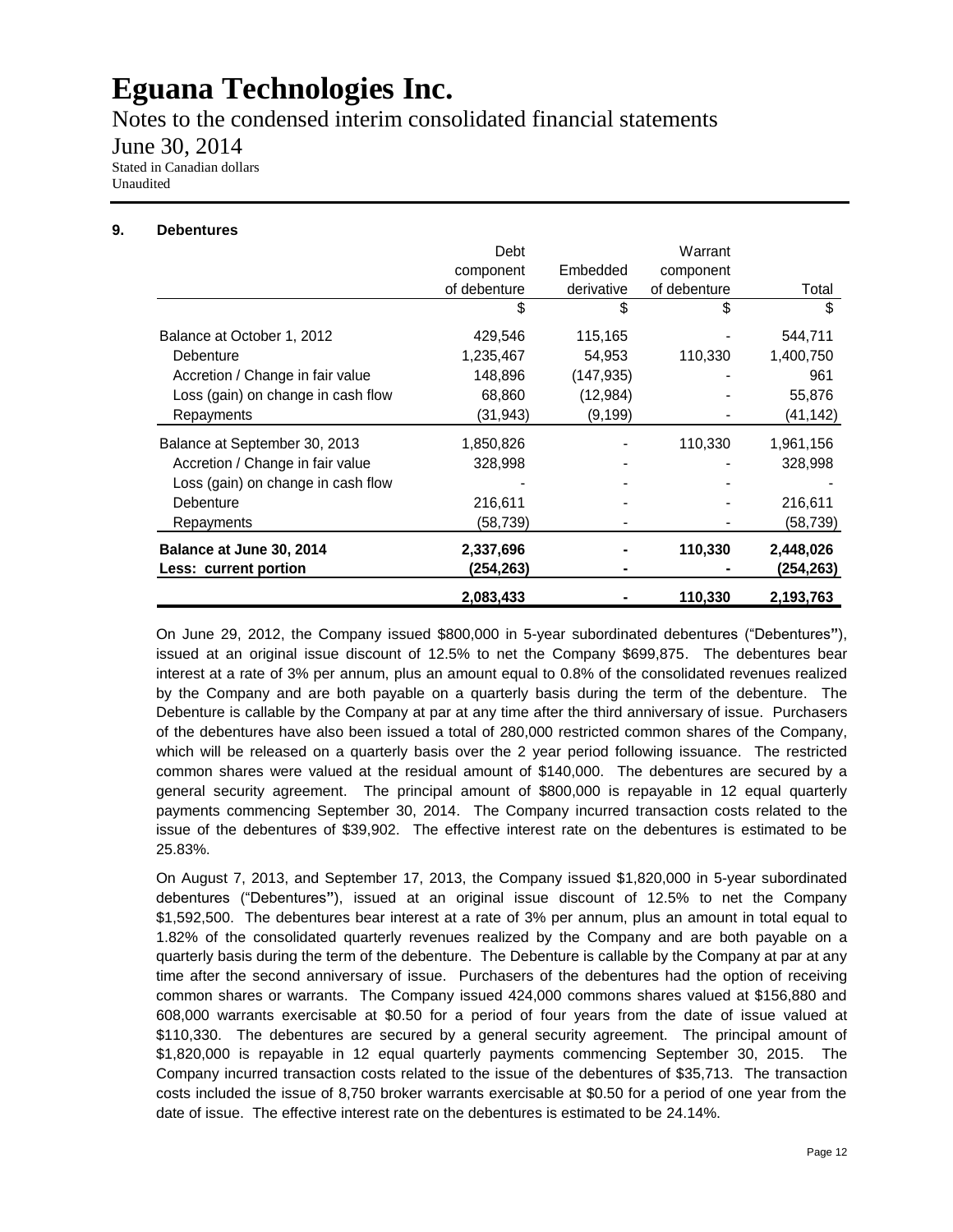Notes to the condensed interim consolidated financial statements June 30, 2014 Stated in Canadian dollars Unaudited

#### **9. Debentures (continued)**

On June 30, 2014, the Company issued \$360,000 in 5-year subordinated debentures ("Debentures**"**), issued at an original issue discount of 12.5% to net the Company \$315,000. The debentures bear interest at a rate of 3% per annum, plus an amount in total equal to 0.36% of the consolidated quarterly revenues realized by the Company and are both payable on a quarterly basis during the term of the debenture. The Debenture is callable by the Company at par at any time after the second anniversary of issue. The purchaser of the debentures received 144,000 common shares valued at \$0.56 per share. The debentures are secured by a general security agreement. The principal amount of \$360,000 is repayable in 12 equal quarterly payments commencing September 30, 2016. The Company incurred transaction costs related to the issue of the debentures of \$17,749. The effective interest rate on the debentures is estimated to be 33.92%.

#### **10. Preferred shares**

|                                                    | Debt          | Equity       | Warrant       |                |
|----------------------------------------------------|---------------|--------------|---------------|----------------|
|                                                    | component     | component    | component     |                |
|                                                    | of preferred  | of preferred | of preferred  |                |
| Series <sub>7</sub>                                | shares        | shares       | shares        | Total          |
|                                                    | \$            | S            | \$            | \$             |
| Balance at October 1, 2012                         | 6,323,062     | 2,465,334    | 1,278,482     | 10,066,878     |
| Accretion                                          | 2,416,641     |              |               | 2,416,641      |
| Warrants expired                                   |               |              | (1, 278, 482) | (1, 278, 482)  |
| Conversion of preferred shares                     | (50, 855)     | (15, 138)    |               | (65, 993)      |
| Balance at September 30, 2013                      | 8,688,848     | 2,450,196    |               | 11,139,044     |
| Accretion                                          | 1,234,501     |              |               | 1,234,501      |
| Conversion of preferred shares                     | (730, 822)    | (190,068)    |               | (920, 890)     |
| Change in classification due to change in<br>terms | (9, 192, 527) | (2,260,128)  |               | (11, 452, 655) |
| Balance at June 30, 2014                           |               |              |               |                |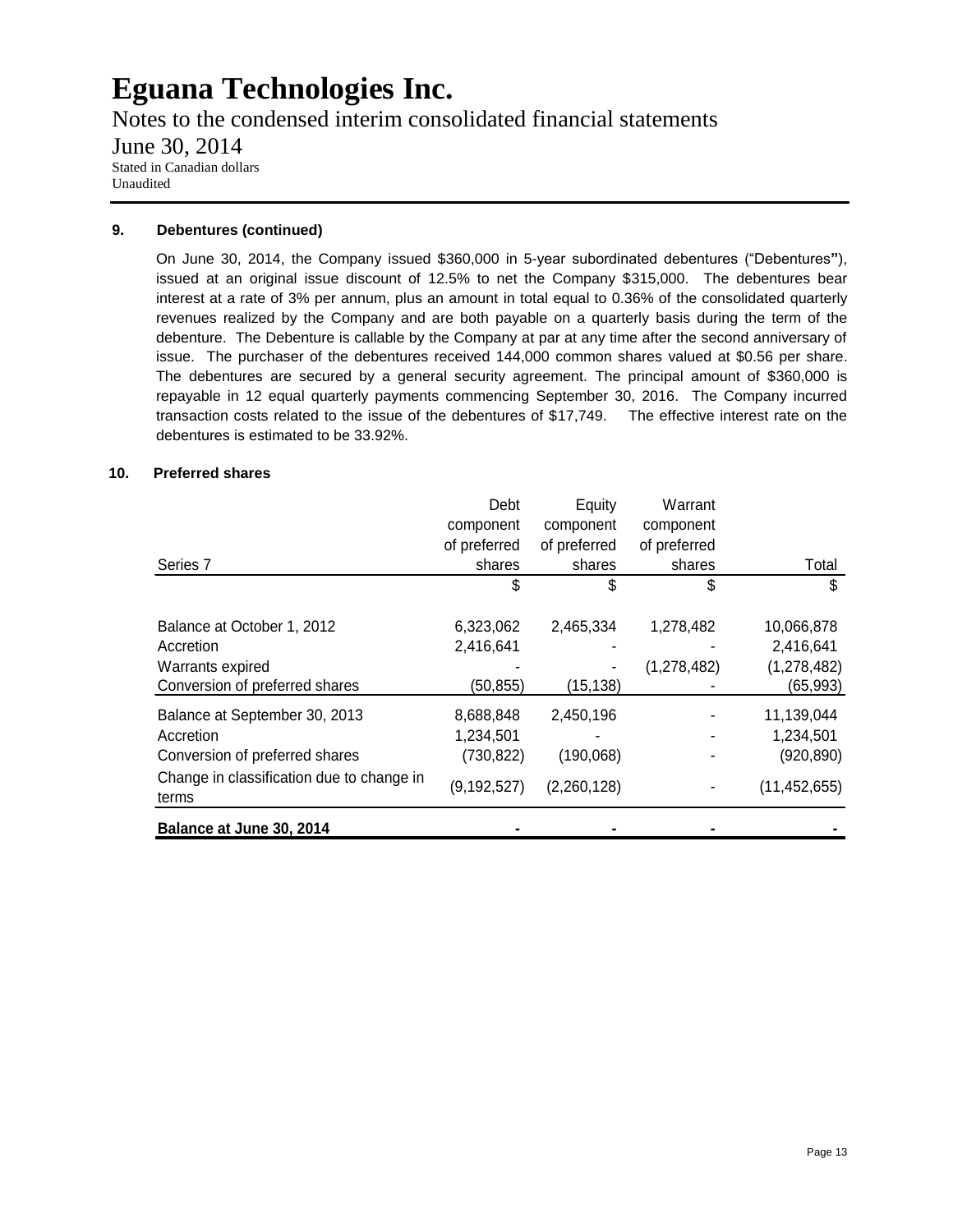Notes to the condensed interim consolidated financial statements

June 30, 2014

Stated in Canadian dollars Unaudited

#### **10. Preferred shares (continued)**

|                                                    | Debt         | Equity       | Warrant      |           |
|----------------------------------------------------|--------------|--------------|--------------|-----------|
|                                                    | component    | component    | component    |           |
|                                                    | of preferred | of preferred | of preferred |           |
| Series 9                                           | shares       | shares       | shares       | Total     |
|                                                    | S            | \$           | \$           | S         |
| Balance at October 1, 2012                         | 459,225      | 99,981       |              | 559,206   |
| Accretion                                          | 124,564      |              |              | 124,564   |
| Conversion of preferred shares                     | (32,057)     | (5, 490)     |              | (37, 547) |
| Balance at September 30, 2013                      | 551,732      | 94,491       |              | 646,223   |
| Accretion                                          | 56,652       |              |              | 56,652    |
| Conversion of preferred shares                     | (68,082)     | (10,980)     |              | (79,062)  |
| Change in classification due to change in<br>terms | (540, 302)   | (83, 511)    |              | (623,813) |
| Balance at June 30, 2014                           |              |              |              |           |

|                                                    | Debt         | Equity       | Warrant      |             |
|----------------------------------------------------|--------------|--------------|--------------|-------------|
|                                                    | component    | component    | component    |             |
|                                                    | of preferred | of preferred | of preferred |             |
| Series 10                                          | shares       | shares       | shares       | Total       |
|                                                    | \$           | \$           | \$           |             |
| Balance at October 1, 2012                         | 588,535      | 413,307      |              | 1,001,842   |
| Accretion                                          | 149,804      |              |              | 149,804     |
| Balance at September 30, 2013                      | 738,339      | 413,307      |              | 1,151,646   |
| Accretion                                          | 73,167       |              |              | 73,167      |
| Change in classification due to change in<br>terms | (811, 506)   | (413, 307)   |              | (1,224,813) |

**Balance at June 30, 2014 - - - -**

|                                                    | Debt<br>component<br>of preferred | Equity<br>component<br>of preferred | Warrant<br>component<br>of preferred |           |
|----------------------------------------------------|-----------------------------------|-------------------------------------|--------------------------------------|-----------|
| Series 11                                          | shares                            | shares                              | shares                               | Total     |
|                                                    | \$                                | S                                   | \$                                   | S         |
| Balance at October 1, 2012                         | 275,649                           | 145,663                             | 98.411                               | 519,723   |
| Warrants expired                                   |                                   |                                     | (98, 411)                            | (98, 411) |
| Accretion                                          | 75,764                            |                                     |                                      | 75,764    |
| Balance at September 30, 2013                      | 351,413                           | 145,663                             |                                      | 497.076   |
| Accretion                                          | 37,417                            |                                     |                                      | 37,417    |
| Change in classification due to change in<br>terms | (388, 830)                        | (145, 663)                          | -                                    | (534,493) |
| Balance at June 30, 2014                           |                                   |                                     |                                      |           |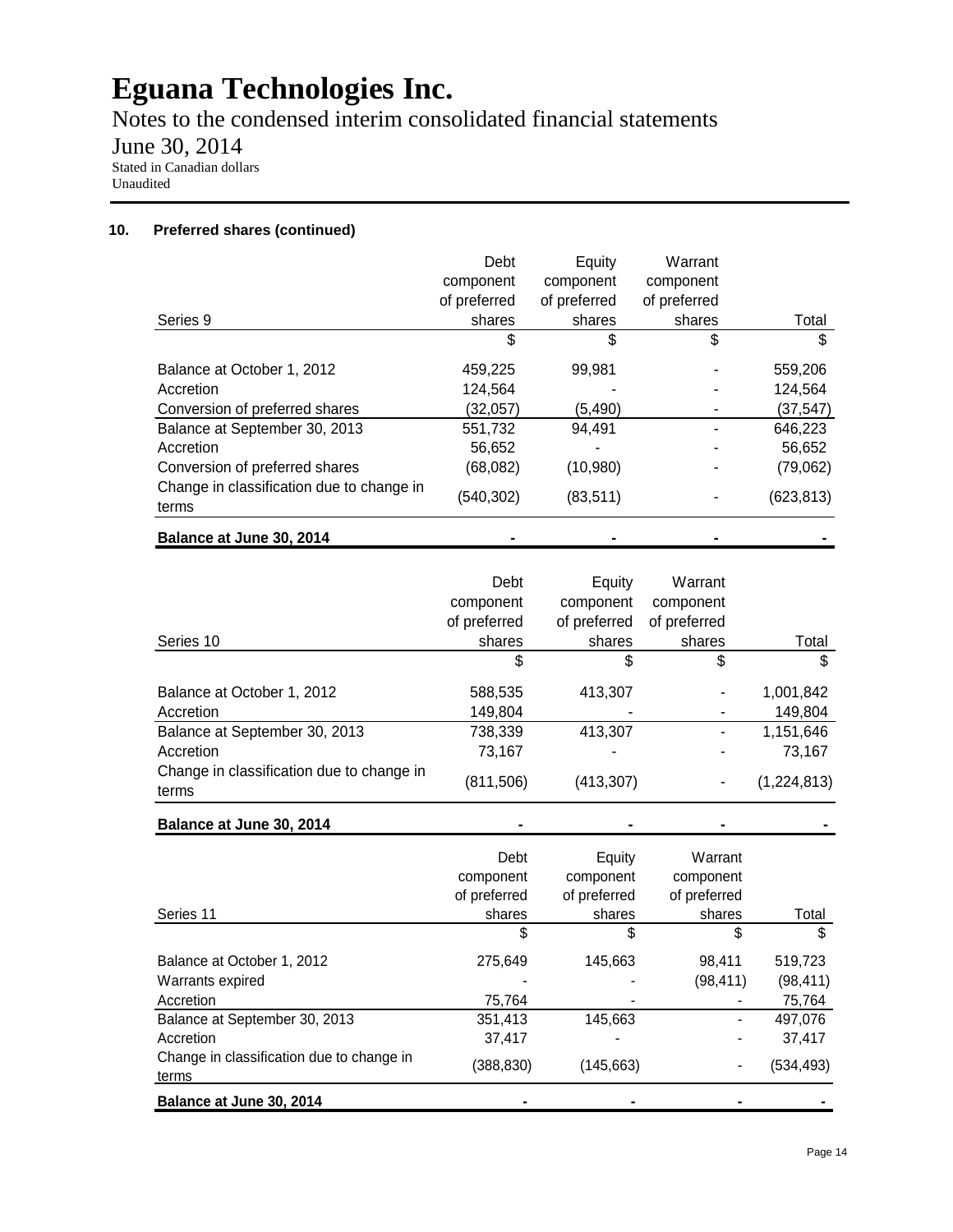Notes to the condensed interim consolidated financial statements

June 30, 2014

Stated in Canadian dollars Unaudited

#### **10. Preferred shares (continued)**

|                                                    | Debt         | Equity       | Warrant      |            |
|----------------------------------------------------|--------------|--------------|--------------|------------|
|                                                    | component    | component    | component    |            |
|                                                    | of preferred | of preferred | of preferred |            |
| Series 12                                          | shares       | shares       | shares       | Total      |
|                                                    | S            | \$           | \$           | S          |
| Balance at September 30, 2012                      | 282,947      | 263,106      |              | 546,053    |
| Accretion                                          | 72,396       |              |              | 72,396     |
| Balance at September 30, 2013                      | 355,343      | 263,106      | ۰            | 618,449    |
| Accretion                                          | 35,384       |              |              | 35,384     |
| Change in classification due to change in<br>terms | (390, 727)   | (263, 106)   |              | (653, 833) |
| Balance at June 30, 2014                           |              |              |              |            |

| Series 13                                                                               | Debt<br>component<br>of preferred<br>shares | Equity<br>component<br>of preferred<br>shares | Warrant<br>component<br>of preferred<br>shares | Total             |
|-----------------------------------------------------------------------------------------|---------------------------------------------|-----------------------------------------------|------------------------------------------------|-------------------|
|                                                                                         | \$                                          | \$                                            | \$                                             | \$                |
| Balance at September 30, 2012<br>Preferred shares<br>Accretion                          | 225,741<br>44.705                           | 156,569                                       | 94,130                                         | 476,440<br>44,705 |
| Balance at September 30, 2013<br>Accretion<br>Change in classification due to change in | 270.446<br>28.129                           | 156,569                                       | 94.130                                         | 521,145<br>28,129 |
| terms                                                                                   | (298,575)                                   | (156, 569)                                    | ۰                                              | (455,144)         |

**Balance at June 30, 2014 - - 94,130 94,130**

| Series 14                                                                                        | Debt<br>component<br>of preferred<br>shares | Equity<br>component<br>of preferred<br>shares | Warrant<br>component<br>of preferred<br>shares | Total                           |
|--------------------------------------------------------------------------------------------------|---------------------------------------------|-----------------------------------------------|------------------------------------------------|---------------------------------|
|                                                                                                  | \$                                          | \$                                            | \$                                             |                                 |
| Balance at September 30, 2012<br>Preferred shares<br>Accretion                                   | 230,065<br>26,164                           | 247,939                                       |                                                | 478,004<br>26,164               |
| Balance at September 30, 2013<br>Accretion<br>Change in classification due to change in<br>terms | 256,229<br>26,590<br>(282, 819)             | 247,939<br>(247, 939)                         |                                                | 504,168<br>26.590<br>(530, 758) |
| Balance at June 30, 2014                                                                         |                                             |                                               |                                                |                                 |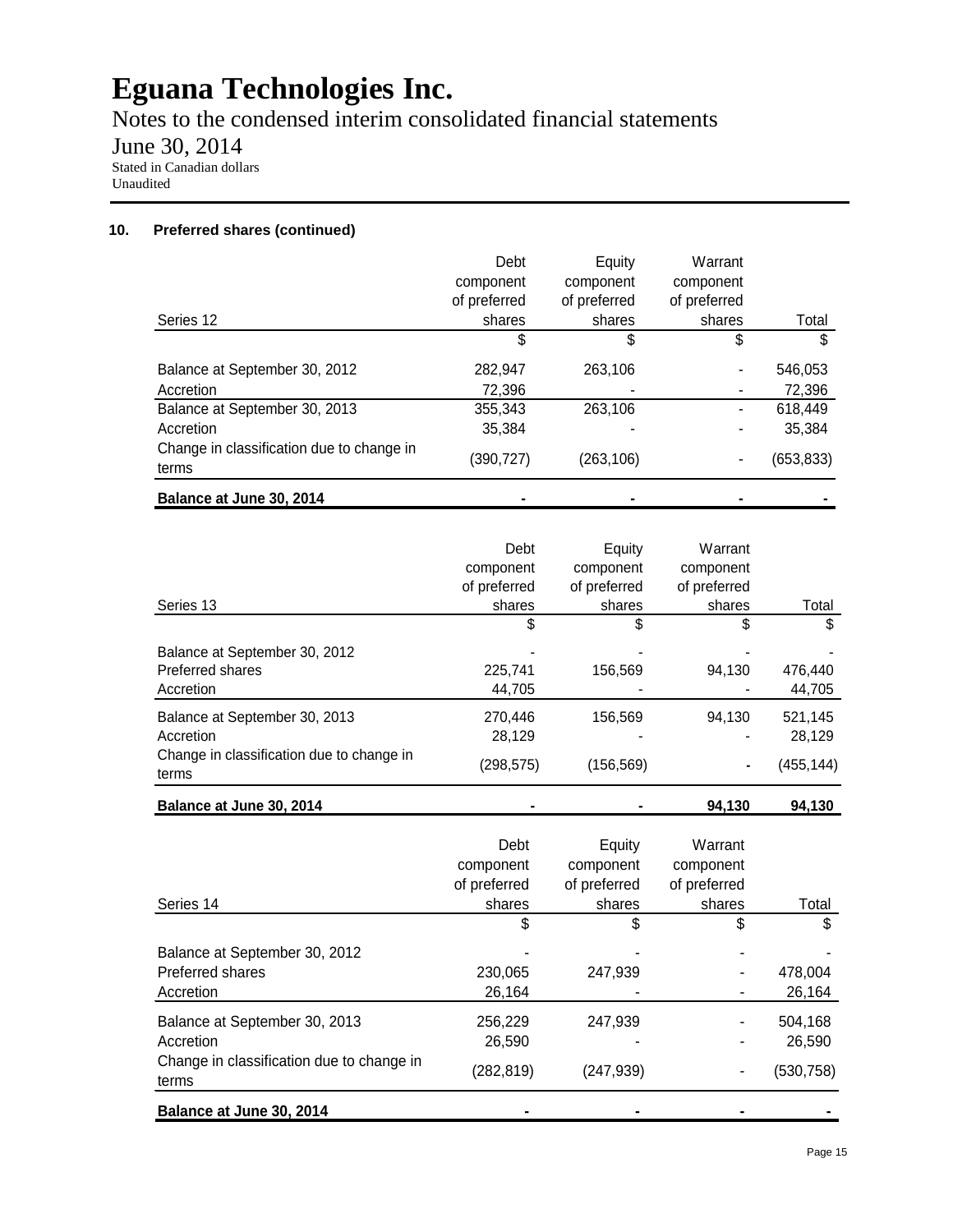Notes to the condensed interim consolidated financial statements

June 30, 2014

Stated in Canadian dollars Unaudited

#### **10. Preferred shares (continued)**

|                                                    | Debt         | Equity       | Warrant      |            |
|----------------------------------------------------|--------------|--------------|--------------|------------|
|                                                    | component    | component    | component    |            |
|                                                    | of preferred | of preferred | of preferred |            |
| Series 15                                          | shares       | shares       | shares       | Total      |
|                                                    | \$           | \$           | \$           | \$         |
| Balance at September 30, 2012                      |              |              |              |            |
| Preferred shares                                   | 302,687      | 308,488      | 27,305       | 638,480    |
| Accretion                                          | 33,778       |              |              | 33,778     |
| Balance at September 30, 2013                      | 336,465      | 308,488      | 27,305       | 672,258    |
| Accretion                                          | 33,321       |              |              | 33,321     |
| Conversion of preferred shares                     | (16, 042)    | (14, 240)    |              | (30, 282)  |
| Change in classification due to change in<br>terms | (353,744)    | (294, 248)   |              | (647,992)  |
| Balance at June 30, 2014                           |              |              | 27,305       | 27,305     |
| Total preferred shares June 30, 2014               |              |              | 121,435      | 121,435    |
| Total preferred shares September 30, 2013          | 11,548,815   | 4,079,759    | 121,435      | 15,750,009 |

Series 7 Class A Units consisted of one (1) redeemable 8%, voting, First Preferred Share, Series 7 ("Series 7 Preferred Shares") and 28 detachable warrants ("Warrants") to acquire one (1) non-voting common share at an exercise price of \$0.30 per share until May 7, 2013. Series 7 Class B Unit consisted of one (1) Series 7 Preferred Share and 22 warrants to acquire one (1) voting common share at \$0.30 per share until May 7, 2013.

Holders of Series 7 Preferred Shares are entitled to receive as and when declared by the Board of Directors out of moneys of the Company applicable to the payment of annual dividends an amount equal to 8% of the then applicable Series 7 Redemption Price payable semi-annually, the first of such dividends to become payable October 15, 2009. In the event the annual 8% dividend is not declared and paid, such dividend shall be accretive to the Series 7 Redemption Price.

After October 15, 2011, the Series 7 Preferred Shares can be redeemed by the Company if within the 90 day period preceding the date of notice of redemption, the weighted average trading price has exceeded \$6.00 per share for at least 30 consecutive trading days and the average trading volume for such 30 consecutive trading days is at least \$200,000, the Company may redeem all but not less than all the Series 7 Preferred Shares at the then applicable Series 7 Redemption Price subject to the prior right of holders to exercise their right to convert the Series 7 Preferred Shares into common shares of the Company.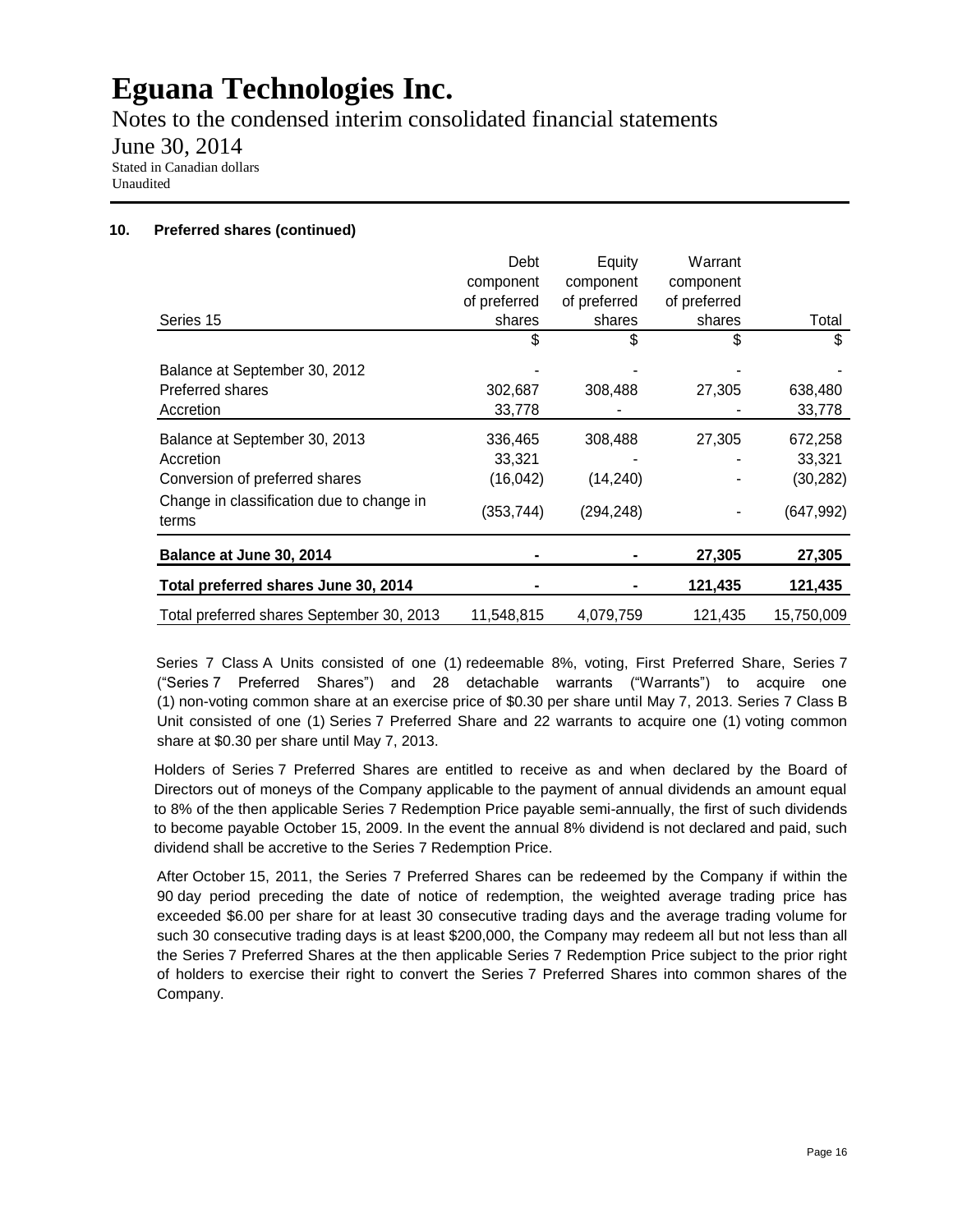Notes to the condensed interim consolidated financial statements June 30, 2014 Stated in Canadian dollars Unaudited

#### **10. Preferred shares (continued)**

Holders of the Series 7 Preferred Shares may convert, at any time, the Series 7 Preferred Shares into that number of fully paid and non-assessable common shares equal to the then applicable Series 7 Redemption Price divided by the conversion price of \$1.50 per share. The Series 7 Preferred Shares were to mature on May 15, 2014. Series 7 Preferred Shares are automatically converted into common shares if (i) approved by a majority of the Series 7 Preferred Shares or (ii) the Company undertakes an underwritten public offering pursuant to a prospectus or similar document for aggregate proceeds of \$20 million at a price per share of at least \$4.50.

On May 8, 2009, the subscriber for the Class A Units was also issued one (1) First Preferred Shares Series 8. The 1 First Preferred Share Series 8, entitles the holder to designate a representative to the board of directors of the Company for so long as the holder owns in the aggregate more than 10% of the issued and outstanding common shares of the Company on a fully diluted basis. The share is redeemable at a price of \$1.00, at the option of the holder.

On August 23, 2010, the Company issued First Preferred Shares Series 9 for gross proceeds of \$687,360. The Series 9 preferred shares are similar and rank pari passu to the Series 7 preferred shares, with the exception of the detachable warrants which were not issued as part of the Series 9 preferred shares. The 50,000 Series 9 shares are convertible at a price of \$1.55 and were to mature on September 9, 2015.

On October 5, 2010, the Company issued 80,000 First Preferred Shares Series 10 to Doughty Hanson, which are similar to and rank pari passu with the Series 7 preferred shares, with the exception of the detachable warrants which were not issued as part of the Series 10 preferred shares. The Series 10 preferred shares resulted in a cash inflow of \$800,000 and they are convertible at a price of \$1.40 and were to mature on October 6, 2015.

On October 25, 2011, the Company issued 50,000 First Preferred Shares Series 11 to Doughty Hanson, which are similar to and rank pari passu with the Series 7 preferred shares, The Series 11 preferred shares resulted in a cash inflow of \$500,000 and they are convertible at a price of \$1.15 and were to mature on October 25, 2016.

On December 19, 2011, the Company issued 50,000 First Preferred Shares Series 12 to Doughty Hanson, which are similar to and rank pari passu with the Series 7 preferred shares with the exception of the detachable warrants which were not issued as part of the Series 12 preferred shares. The Series 12 preferred shares resulted in a cash inflow of \$500,000 and they are convertible at a price of \$0.80 and were to mature on December 20, 2016.

On December 27, 2012, the Company issued 50,000 First Preferred Shares Series 13 to Doughty Hanson that are similar to and rank pari passu with the Series 7. The Series 13 preferred shares resulted in a cash inflow of \$500,000 and they are convertible at a price of \$0.40 and were to mature on December 28, 2017.

On April 16, 2013, the Company issued 50,000 First Preferred Shares Series 14 to Doughty Hanson, pursuant to the conversion notice that the Company received on that date in relation to the convertible debentures. The Series 14 Preferred Shares are similar to and rank pari passu with the Series 7. The Series 14 preferred shares are convertible at a price of \$0.105 and were to mature on March 15, 2018.

On April 16, 2013, the Company issued 65,000 First Preferred Shares Series 15, which are similar to and rank pari passu with the Series 7. The Series 15 preferred shares resulted in a cash inflow of \$650,000. The First Preferred Shares Series 15 are convertible at a price of \$0.12 and were to mature on April 16, 2018.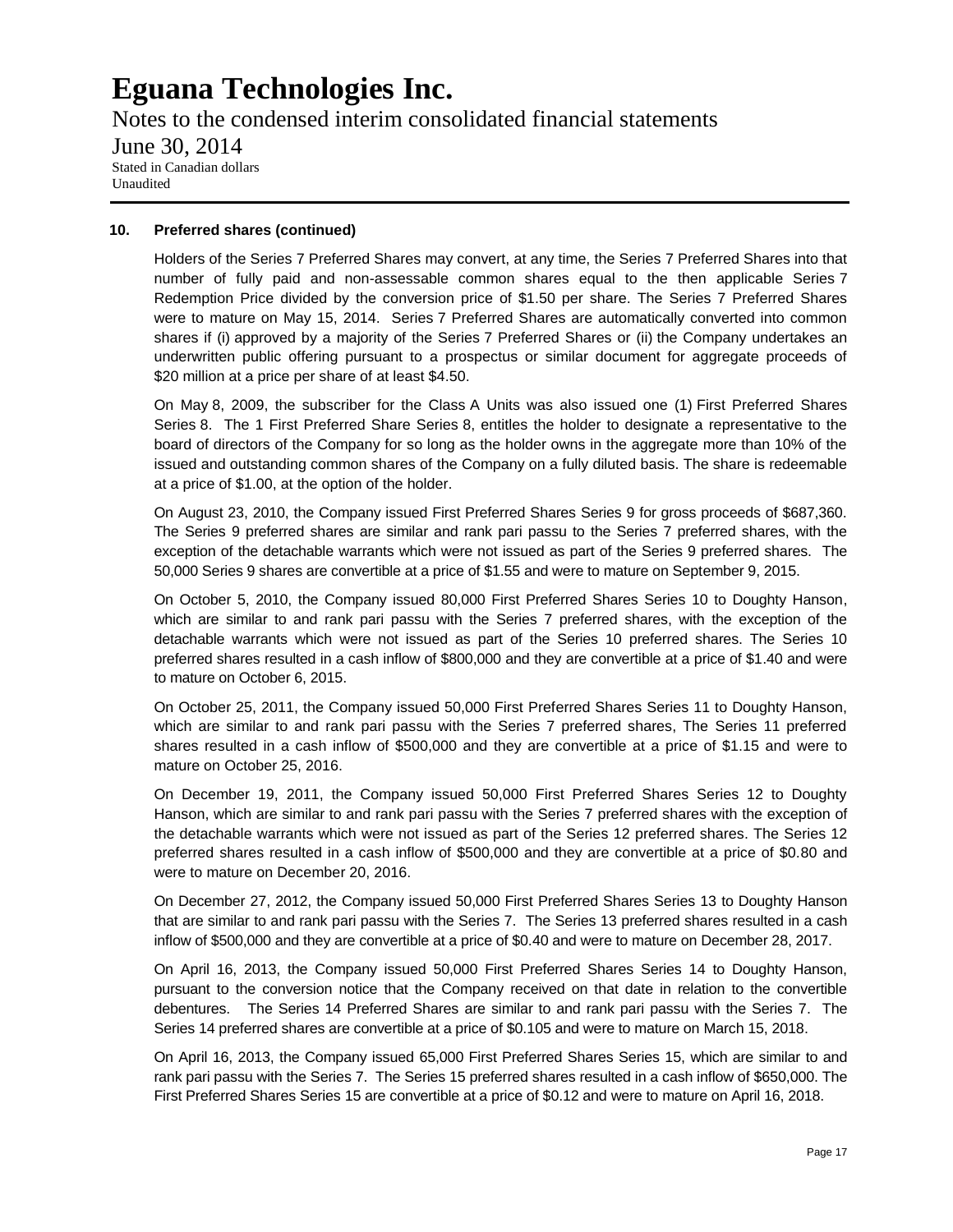Notes to the condensed interim consolidated financial statements June 30, 2014 Stated in Canadian dollars Unaudited

#### **10. Preferred shares (continued)**

On February 27, 2014, each of the series preferred shareholders unanimously agreed to remove the mandatory redemption feature of the preferred shares. All other terms remained the same and the shareholders received no compensation for the change of the terms. As a result of the change, the preferred shares portion of the preferred shares with a fixed conversion price can be reclassified as equity. The remaining balance of the conversion price is based on the market price of common shares the day prior to the conversion by the preferred shareholder and therefore, does not meet the definition of equity as per IAS 32. As a result, a liability has been recorded as "fair value of common shares to be issued on conversion in respect of accreted dividend" on the statement of financial position. This liability will be adjusted each quarter to reflect the fair value of the liability.

As a result of the above modification, a gain of \$1,643,674 has been recognized. The recognition of this gain has been split between the statement of change in equity and statement of loss as required by IFRS.

#### **11. Common shares**

#### *Authorized,* unlimited number

The authorized capital of the Company consists of an unlimited number of common shares without nominal or par value, and an unlimited number of preferred shares, issuable in series, without nominal or par value.

#### *Issued*

|                                                                  | Number of  |            |
|------------------------------------------------------------------|------------|------------|
| Common shares                                                    | shares     | Amount     |
|                                                                  |            | \$         |
| Balance, October 1, 2012                                         | 20,915,597 | 5,004,531  |
| Issuance of common shares                                        | 424.000    | 153,881    |
| Conversion of preferred shares                                   | 121,313    | 103,540    |
| <b>Exercise of warrants</b>                                      | 4,750,000  | 515,803    |
| Balance, September 30, 2013                                      | 26,210,910 | 5,777,755  |
| Conversion of preferred shares                                   | 2,153,006  | 1,643,206  |
| Issuance of common shares                                        | 5,994,375  | 2,397,748  |
| Issuance of common shares in conjunction with debenture          | 144.000    | 80,640     |
| Share issuance costs                                             |            | (213, 455) |
| Exercise of warrants                                             | 780,000    | 120,905    |
| Common shares issued in exchange for partnership units (note 14) | 2,667,778  | 1,200,500  |
| Partnership unit costs                                           |            | (151,651)  |
| <b>Balance, June 30, 2014</b>                                    | 37,950,069 | 10,855,648 |

The Company issued 2,153,006 (2013 – nil) common shares on the conversion of preferred shares which included accreted dividends of \$498,205 (2013 - \$nil) that were also converted into common shares at the time the preferred shares were converted.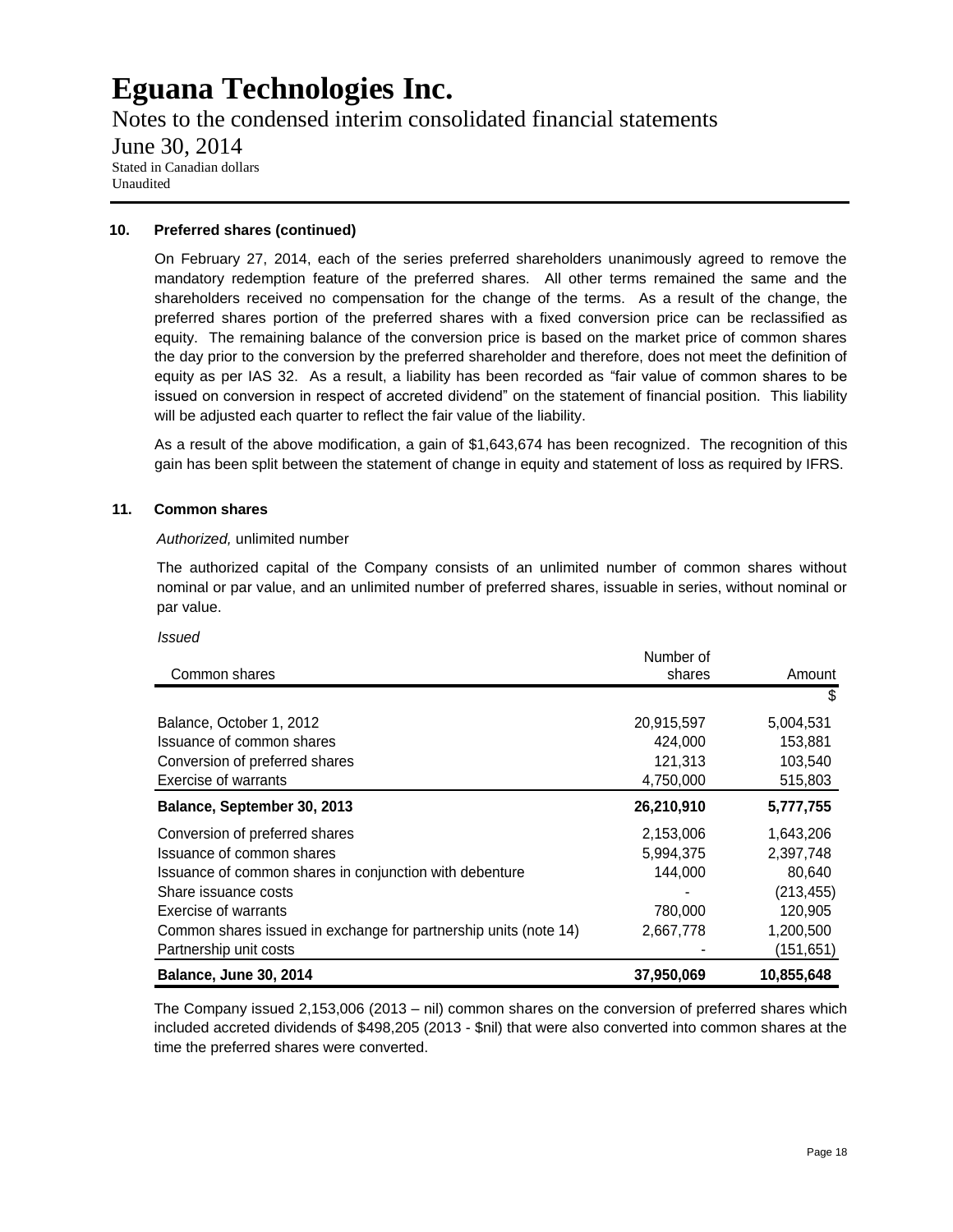Notes to the condensed interim consolidated financial statements

June 30, 2014

Stated in Canadian dollars Unaudited

#### **11. Common shares (continued)**

#### *Issued (continued)*

In December 2013, the Company issued 1,375,000 common shares in connection with a private placement for gross proceeds of \$550,000. The commissions paid on the issuance were \$28,000. As partial compensation 70,000 broker warrants were issued with a fair market value of \$18,900 (Note 14). The warrants have an exercise price of \$0.45 and expire one year from issuance. Other costs of \$12,752 were incurred bringing the total costs on issuance to \$59,652.

In May 2014 and June 2014, the Company issued 4,619,375 common shares units in connection with a private placement for gross proceeds of \$1,874,750. Each unit consists of 1 common share and  $\frac{1}{2}$ common share purchase warrant exercisable at \$0.60 (Note 15). The commissions paid on the issuance were \$55,664. As partial compensation 139,160 broker warrants were issued with a fair market value of \$46,165 (Note 14). The warrants have an exercise price of \$0.40 and expire 18 months from issuance. Other costs of \$45,868 were incurred bringing the total costs on issuance to \$147,696.

#### *Adjustment to share capital and deficit*

On August 21, 2012, the Company received shareholder approval to reduce the stated share capital and the deficit of the Company by \$30,000,000.

#### *Restricted shares*

In June 2012, the Company issued debentures and in conjunction with the issuance of the debentures, a total of 280,000 restricted common shares of the Company were issued to the debenture holders (Note 10). A total of 32,000 shares were released immediately. The remaining shares will be released to the debenture holders on a quarterly basis. At June 30, 2014, there were nil (September 30, 2013 – 88,000) shares remaining to be released.

#### *Weighted average number of common shares*

The weighted average number of shares for June 30, 2014 and 2013 were determined by excluding preferred shares, stock options and warrants because the Company was in a loss position. In calculating diluted common share amounts for June 30, 2014 and 2013, the Company excluded 1,019,087 (2013 – 1,141,587) preferred shares convertible into 24,517,693 (2013 – 28,014,868) common shares, 8,086,976 (2013 –10,309,411) warrants and 3,121,119 (2013 – 2,676,019) options.

The conversion for the preferred shares includes a fixed conversion plus the conversion of accreted dividends to common shares. The unpaid dividend conversion price is based on the closing price of the common shares on the day prior to the conversion. In order to determine the number of shares that are convertible to common shares for unpaid dividends, the Company uses the closing share price on the day prior to the period end. The actual number of common shares that would be issued will vary from this estimate based on the share price and the amount of unpaid dividends at the time of conversion. As at June 30, 2014, the common shares related to the conversion of the unpaid dividends was estimated to be 7,205,455 (2013 – 10,280,352) and is included in the 24,517,693 (2013 – 28,014,868) disclosed above.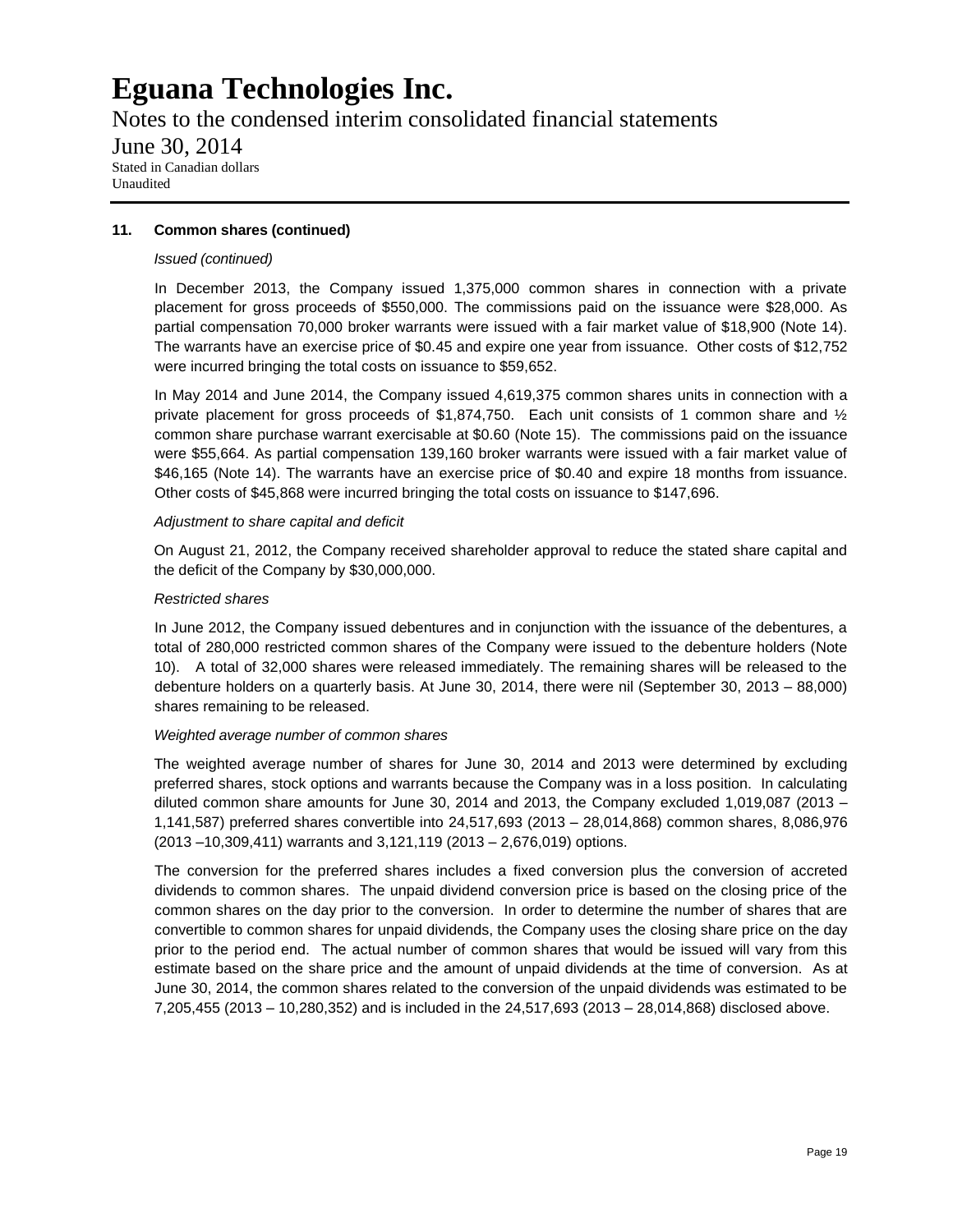Notes to the condensed interim consolidated financial statements

June 30, 2014

Stated in Canadian dollars Unaudited

#### **12. Preferred shares**

#### *Authorized*

Unlimited number of voting preferred shares issuable in a series, redeemable at the option of the Company at the then redemption price, if within the 90 day period preceding the date of notice of redemption, the weighted average trading price has exceeded \$6.00 per share for at least 30 consecutive trading days and the average trading volume for such 30 consecutive trading days is at least \$200,000, subject to the prior right of holders to exercise their right to convert the Preferred Shares into common shares.

Holders of preferred shares are entitled to receive as and when declared by the Board of Directors annual dividends of 8% of the then applicable Series Redemption Price payable semi-annually. In the event the annual 8% dividend is not declared and paid, such dividend shall be accretive to the Redemption Price.

Holders of the preferred shares may convert, at any time, into that number of fully paid and nonassessable common shares equal to the then applicable Series Redemption Price divided by the conversion price. Preferred shares are automatically converted into common shares if (i) approved by a majority of the Series Preferred Shares or (ii) the Company undertakes an underwritten public offering pursuant to a prospectus or similar document for aggregate proceeds of \$20 million at a price per share of at least \$4.50. The conversion for the preferred shares includes a fixed conversion price on the initial subscription plus the conversion of accreted dividends to common shares. The accreted dividend conversion price is based on the closing price of the common shares on the day prior to the conversion.

On February 27, 2014, each of the series preferred shareholders unanimously agreed to remove the mandatory redemption feature of the preferred shares (see note 10). All other terms remained the same and the shareholders received no compensation for the change of the terms. As a result of the change, the preferred shares portion of the preferred shares with a fixed conversion price can be reclassified as equity. The remaining balance of the conversion price is based on the market price of common shares the day prior to the conversion by the preferred shareholder and therefore, does not meet the definition of equity as per IAS 32. As a result, a liability has been recorded as "fair value of common shares to be issued on conversion in respect of accreted dividend" on the statement of financial position. This liability will be adjusted each quarter to reflect the fair value of the liability.

The fixed conversion price for each of the issued series outstanding as at June 30, 2014 is as follows:

| Series 15 \$0.12 |  |  |  |  |
|------------------|--|--|--|--|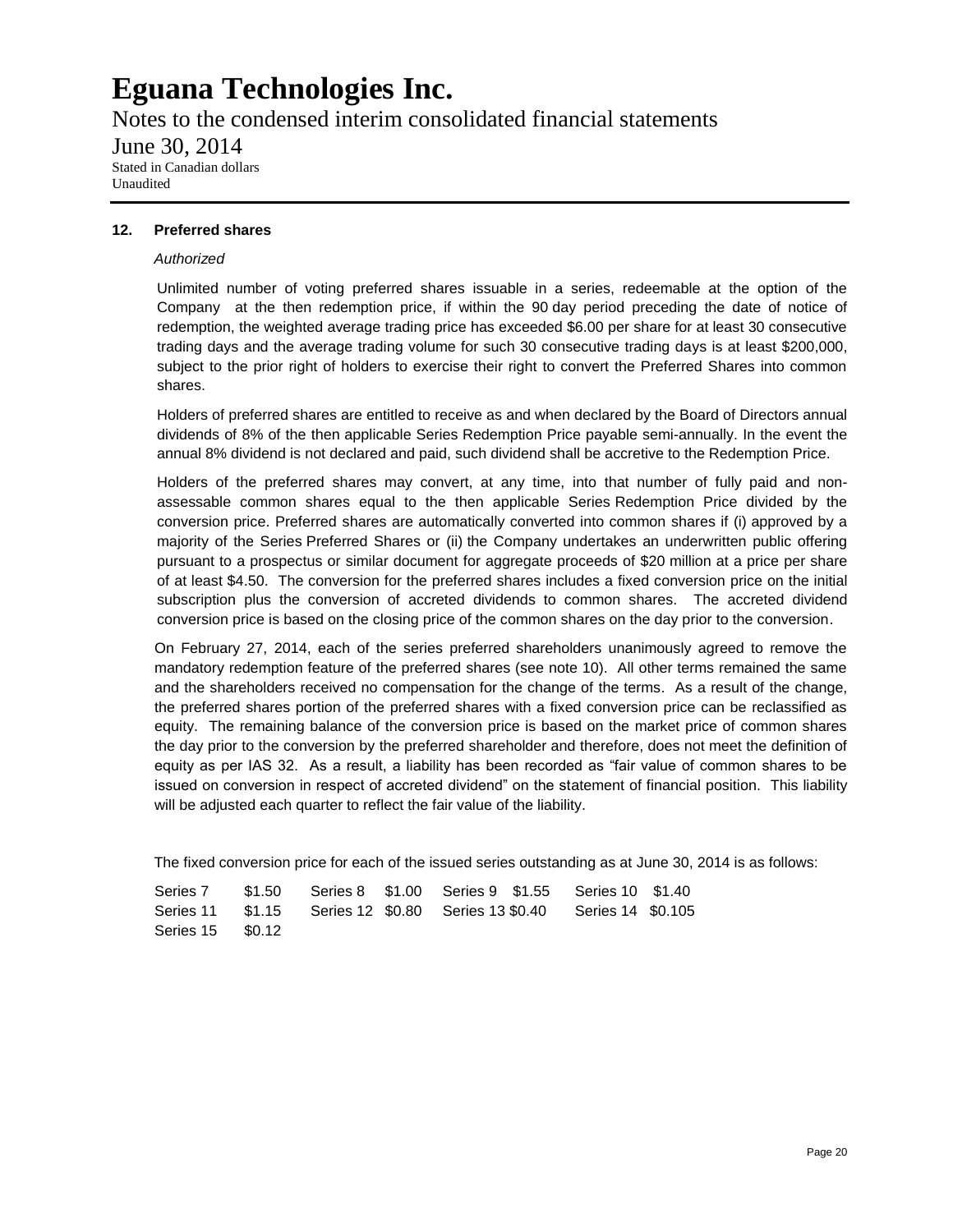Notes to the condensed interim consolidated financial statements

June 30, 2014

Stated in Canadian dollars Unaudited

#### **12. Preferred shares (continued)**

| Total preferred shares September 30, 2013                 | ٠         |            |
|-----------------------------------------------------------|-----------|------------|
| Total preferred shares June 30, 2014                      | 1,019,087 | 10,190,861 |
| Balance, June 30, 2014                                    | 62,000    | 620,000    |
| Conversion to common shares                               |           |            |
| Preferred shares transferred to equity on change in terms | 62,000    | 620,000    |
| Balance September 31, 2013                                |           |            |
| Series 15                                                 |           |            |
| <b>Balance, June 30, 2014</b>                             | 50,000    | 500,000    |
| Preferred shares transferred to equity on change in terms | 50,000    | 500,000    |
| Balance September 31, 2013                                |           |            |
| Series 14                                                 |           |            |
| <b>Balance, June 30, 2014</b>                             | 50,000    | 500,000    |
| Preferred shares transferred to equity on change in terms | 50,000    | 500,000    |
| Balance September 31, 2013                                |           |            |
| Series 13                                                 |           |            |
| Balance, June 30, 2014                                    | 50,000    | 500,000    |
| Preferred shares transferred to equity on change in terms | 50,000    | 500,000    |
| Balance September 31, 2013                                |           |            |
| Series 12                                                 |           |            |
| Balance, June 30, 2014                                    | 50,000    | 500,000    |
| Preferred shares transferred to equity on change in terms | 50,000    | 500,000    |
| Balance September 31, 2013                                |           |            |
| Series 11                                                 |           |            |
| <b>Balance, June 30, 2014</b>                             | 80,000    | 800,000    |
| Preferred shares transferred to equity on change in terms | 80,000    | 800,000    |
| Balance September 31, 2013                                |           |            |
| Series 10                                                 |           |            |
| Balance, June 30, 2014                                    | 53,236    | 532,360    |
| Conversion to common shares                               |           |            |
| Preferred shares transferred to equity on change in terms | 53,236    | 532,360    |
| Balance September 31, 2013                                |           |            |
| Series 9                                                  |           |            |
| <b>Balance, June 30, 2014</b>                             | 1         | 1          |
| Preferred shares transferred to equity on change in terms | 1         | 1          |
| Balance September 31, 2013                                |           |            |
| Series 8                                                  |           |            |
| <b>Balance, June 30, 2014</b>                             | 623,850   | 6,238,500  |
| Conversion to common shares                               | (48,000)  | (480,000)  |
| Preferred shares transferred to equity on change in terms | 671,850   | 6,718,500  |
| Balance September 31, 2013                                |           |            |
| Series 7                                                  | shares    | \$         |
| <b>Preferred shares</b>                                   | Number of | Amount     |
| <b>Issued</b>                                             |           |            |
|                                                           |           |            |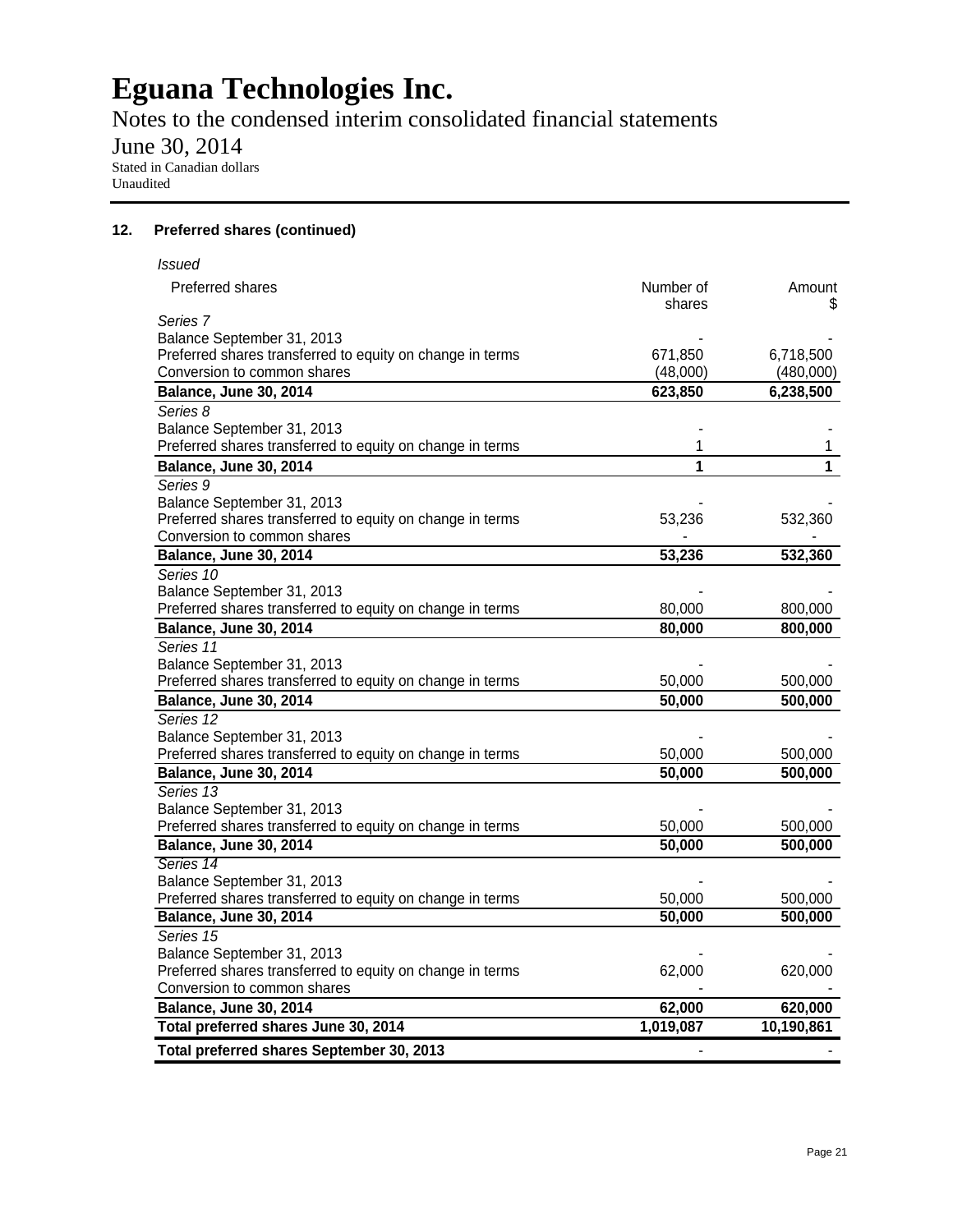Notes to the condensed interim consolidated financial statements June 30, 2014 Stated in Canadian dollars Unaudited

#### **13. EGT Markets Limited Partnership**

EGT Markets Limited Partnership ("EGTLP") is an Alberta Limited Partnership which carries on the business of commercializing manufacturing and marketing inverters under license from Eguana and certain of Eguana's subsidiaries. The General Partner of EGTLP is SES which exercises control over EGTLP's operations. The Limited Partners of STGLP are Eguana, and from time to time, private investors who have provided capital to EGTLP by purchasing limited partnership units ("LP Units") at a price of \$1,000 per LP Unit.

As Limited Partners of the Partnership on December 31 of each year, the investors are entitled to deduct their share of non capital losses of the Partnership for the year to a maximum of \$1,000 per LP Unit. As a result, 99.99% of non-capital losses are not available to Eguana to offset future taxable income realized by it.

The financial results of EGTLP have been consolidated with the financial results of Eguana since inception as SES has full control over the operations of EGTLP and Eguana has at all times the right to acquire all the LP Units not held by it directly.

In December 2013, EGTLP issued 1,200.5 Limited Partnership units at a price of \$1,000 per unit resulting in gross proceeds of \$1,200,500. The commissions paid on the issuance were \$77,385. As partial compensation 171,967 broker warrants were issued with a fair market value of \$46,431 (Note 14). The warrants have an exercise price of \$0.45 and expire one year from issuance. Other costs of \$27,835 related to the issue of the partnership units were also incurred bringing the total costs on issuance to \$151,651.

The limited partnership units are exchangeable for a total of 2,667,778 common shares of Eguana after December 31, 2013, at an exchange ratio of \$0.45 per share. On January 31, 2014, Eguana exercised its right to convert the units to common shares of Eguana and issued 2,667,778 shares (Note 11).

#### **14. Warrants**

Changes in the Company's purchase warrants are as follows:

|                               |                    |               |             | Allocated     |
|-------------------------------|--------------------|---------------|-------------|---------------|
|                               | <b>Issued with</b> |               | Total       | fair          |
|                               | common or          | <b>Broker</b> | purchase    | market        |
|                               | preferred shares   | warrants      | warrants    | value         |
|                               |                    |               |             | S             |
| Balance, October 1, 2012      | 4,863,626          | 106,350       | 4,969,976   | 2,270,651     |
| Warrants issued               | 10,917,411         | 8,750         | 10,926,161  | 557,890       |
| Warrants exercised            | (4,750,000)        |               | (4,750,000) | (17,053)      |
| Warrants expired              | (4,863,626)        | (106,350)     | (4,969,976) | (2, 270, 651) |
| Balance September 30, 2013    | 6,167,411          | 8,750         | 6,176,161   | 540,837       |
| Warrants expired              |                    |               |             |               |
| Warrants revalued             |                    |               |             | 511,765       |
| Warrants exercised            | (780,000)          |               | (780,000)   | (27, 305)     |
| Warrants issued               | 2,309,688          | 381,127       | 2,690,815   | 111,496       |
| <b>Balance, June 30, 2014</b> | 7,697,099          | 389,877       | 8,086,976   | 1,136,793     |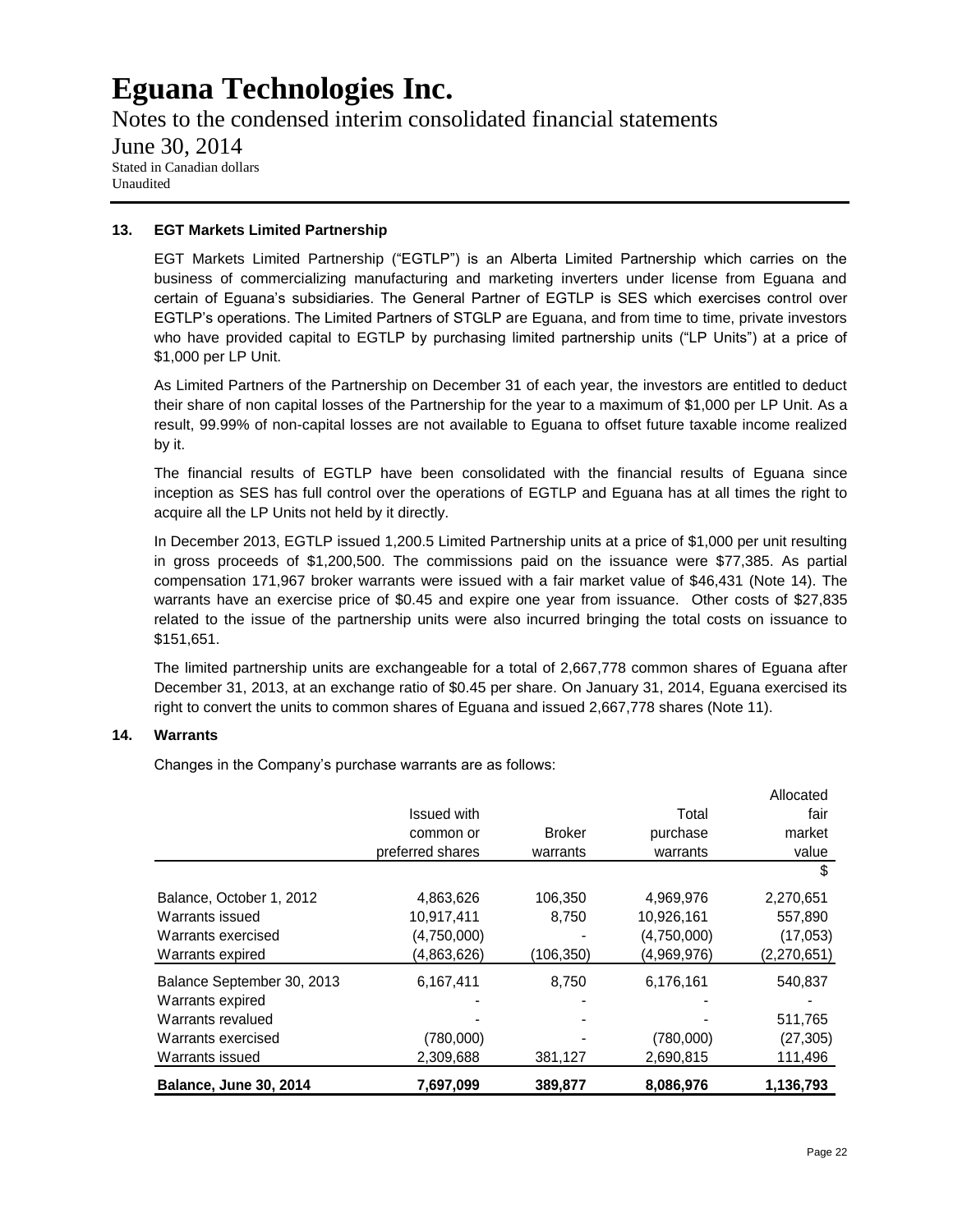Notes to the condensed interim consolidated financial statements June 30, 2014 Stated in Canadian dollars Unaudited

#### **14. Warrants (continued)**

- 1,250,000 additional warrants were issued to Doughty Hanson on December 27, 2012 exercisable for a period of two years at \$0.50. These warrants were issued in conjunction with the issue of Series 13 Preferred Shares (Note 10). The Black-Scholes option model was used to calculate the fair value of the warrants using a nil dividend yield, a 1.31% interest rate and a volatility of 114.49%. The value assigned at issuance was \$94,130.
- 4,750,000 additional warrants were issued to Doughty Hanson on March 15, 2013 exercisable for a period of six months at \$0.105. These warrants were issued in conjunction with the issue of the convertible debenture. The Black-Scholes option model was used to calculate the fair value of the warrants using a nil dividend yield, a 1.55% interest rate and a volatility of 113%. The value allocated to the warrants at issuance was \$17,053.
- 780,000 additional warrants were issued on April 16 and May 30, 2013 exercisable for a period of one year at \$0.12. These warrants were issued in conjunction with the issue of Series 15 Preferred Shares (Note 10). The Black-Scholes option model was used to calculate the fair value of the warrants using a nil dividend yield, a 1.21% interest rate and a volatility of 113.81%. The value assigned to the warrants at issuance was \$27,305. Of the 780,000 additional warrants issued, 96,000 were issued to directors or members of management of the Company. During the period, 780,000 warrants were exercised for proceeds of \$93,600.
- 3,529,411 additional warrants were issued to Doughty Hanson on June 13, 2013, exercisable until May 1, 2014 at \$0.17 as a result of an agreement reached on May 20, 2013. These warrants were compensation for extending the equity commitment agreement of \$1,500,000 as security for the bank operating line to April 30, 2014 (Note 6). The Black-Scholes option model was used to calculate the fair value of the warrants using a nil dividend yield, a 1.06% interest rate and a volatility of 159.4%. The fair market value at issuance was \$307,058. In December 2013, the Company extended the exercise date on the warrants to May 1, 2018.

The overall weighted average incremental fair value granted on account of this modification was measured using the Black-Scholes option pricing model. The weighted average fair value calculated for these warrants as of the measurement date of December 23, 2013, was \$0.22. This fair value was calculated based on the weighted average assumptions of a share price of \$0.365 an exercise price of \$0.17, expected stock price volatility of 153.92%, risk free interest rate of 1.00%, expected dividend yield of 0%, and an expected option life of 0.36 years. The incremental fair value granted was computed based on the difference in the modified life (from a 0.36 years to 4.36 years) while using the weighted average assumptions of a share price of \$0.365 an exercise price of \$0.17, expected stock price volatility of 278.24%, risk free interest rate of 2.50%, expected dividend yield of 0%, and an expected option life of 4.36 years.. The resulting weighted average incremental fair value granted on account of this modification was \$0.145 per warrant, which computed to \$511.765 of additional warrant value that will be recognized over the life of the warrants as part of financing costs.

608,000 additional warrants were issued on August 7, 2013, or September 17, 2013, in conjunction with the issue of the debenture (Note 9). The warrants are exercisable for a period of four years at \$0.50. The Black-Scholes option model was used to calculate the fair value of the warrants using a nil dividend yield, a 1.3963% interest rate and a volatility of 260.33%. The fair market value at issuance was \$110,330. Of the 608,000 additional warrants issued, 48,000 were issued to directors or key personnel of the Company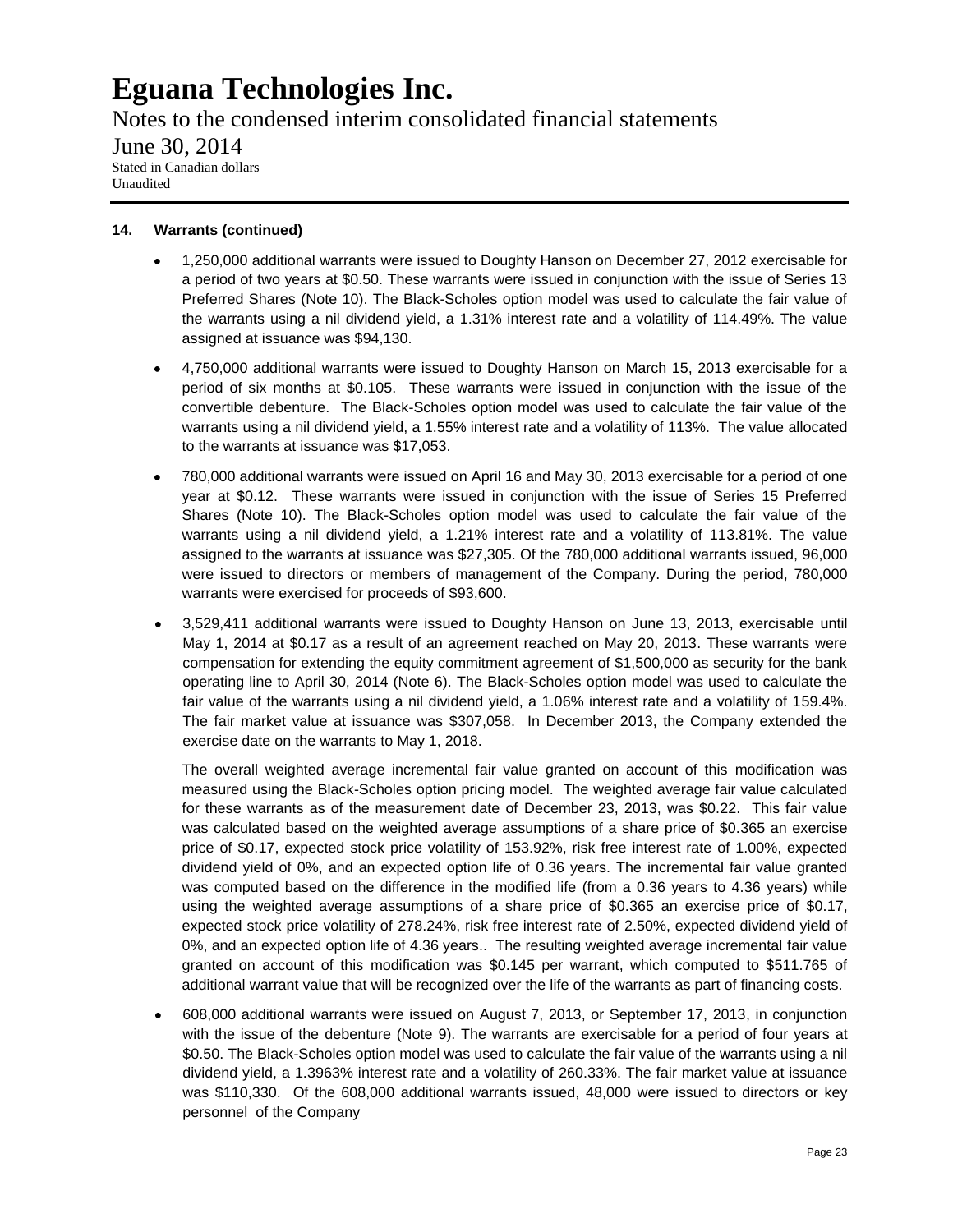Notes to the condensed interim consolidated financial statements June 30, 2014 Stated in Canadian dollars Unaudited

#### **14. Warrants (continued)**

- 8,750 additional broker warrants were issued on August 7, 2013, in conjunction with the issue of the  $\bullet$  . debenture (Note 9). The warrants are exercisable for a period of one year at \$0.50. The Black-Scholes option model was used to calculate the fair value of the warrants using a nil dividend yield, a 1.0431% interest rate and a volatility of 194.31%. The fair market value at issuance was \$2,013. Subsequent to period end, the warrants were exercised for total proceeds of \$4,375.
- 241,967 additional broker warrants were issued in December 2013, in conjunction with the issue of common shares and partnership units (Note 11 and 13). The warrants are exercisable for a period of one year at \$0.45. The Black-Scholes option model was used to calculate the fair value of the warrants using a nil dividend yield, a 1.0% interest rate and a volatility of 199.66%. The fair market value at issuance was \$65,331.
- 139,160 additional broker warrants were issued in May and June 2014, in conjunction with the issue  $\bullet$ of common shares units (Note 11). The warrants are exercisable for a period of 18 months at \$0.40. The Black-Scholes option model was used to calculate the fair value of the warrants using a nil dividend yield, a 1.0% interest rate and a volatility of 175.63%. The fair market value at issuance was \$46,165.
- 2,309,688 additional warrants were issued on May 28, 2014 and June 17, 2014, in conjunction with the issue of common share units (Note 11). The warrants are exercisable for a period of 18 months at \$0.60. The fair value of the warrants is \$Nil based on the residual method where proceeds are first allocated to commons shares according to the quoted price of common shares at the time of issuance and any residual is allocated to warrants.

#### **15. Contributed surplus**

The Company has established an option plan (the "Plan") whereby the Company may grant options to purchase common shares to directors, officers, employees, and consultants. Options generally vest over a 3-year period with 1/6 vesting every 6 months. The Company's plan allows for a maximum term on any options to be ten years. The Company, at the discretion of the Board of Directors, may issue options to a maximum of 5,233,588. The plan was approved by the shareholders on October 29, 2013. The minimum price at which the options may be granted is the closing price on the TSX-V on the date of issue.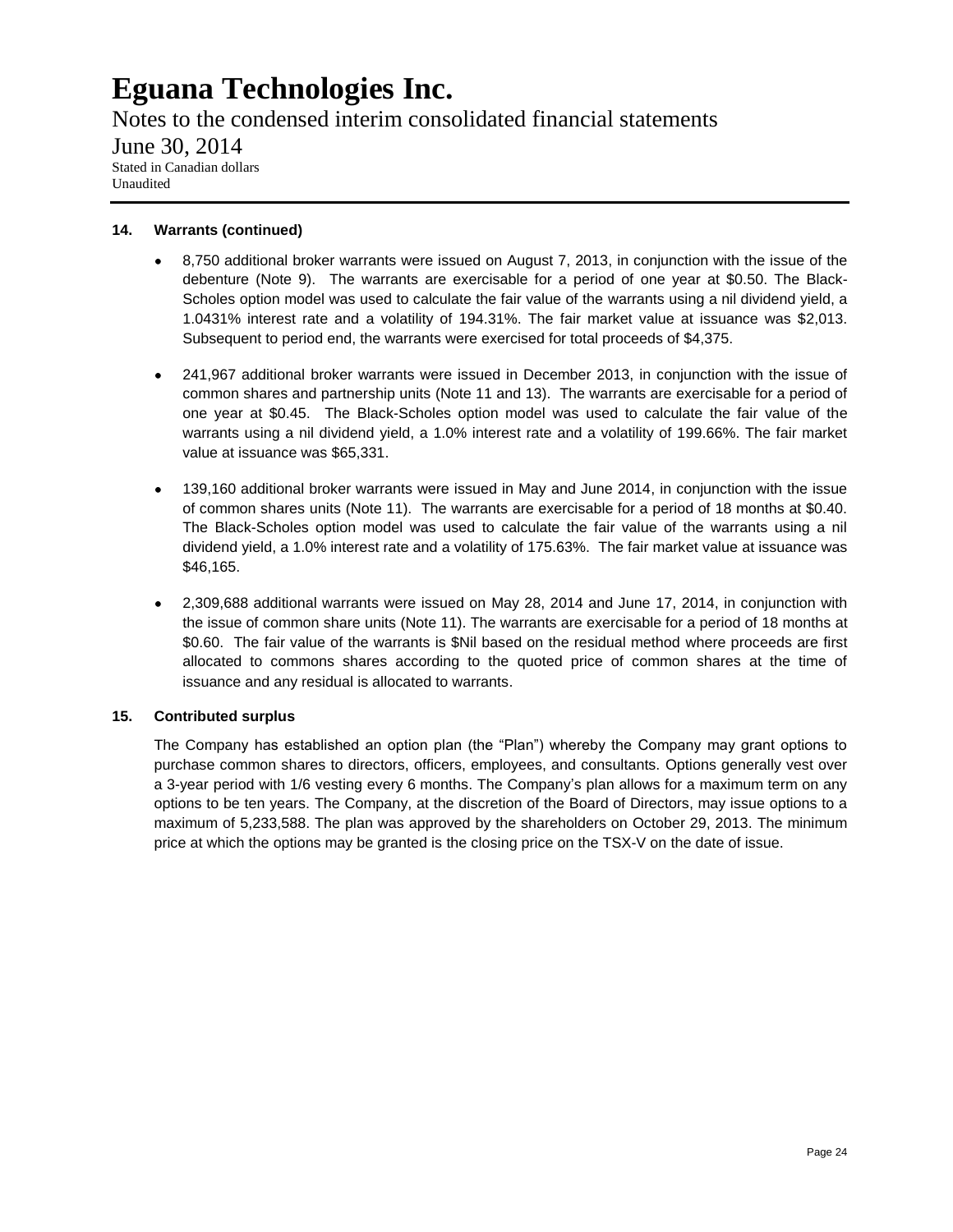Notes to the condensed interim consolidated financial statements

June 30, 2014

Stated in Canadian dollars Unaudited

#### **15. Contributed surplus (continued)**

The following summarizes information about stock options outstanding as at June 30, 2014:

|                                   |            | Weighted  |               |                  |
|-----------------------------------|------------|-----------|---------------|------------------|
|                                   | Number of  | average   | Number of     | Weighted         |
|                                   | options to | price to  | options to    | average price to |
|                                   | employees  | employees | non-employees | non-employees    |
|                                   |            | \$        |               | S                |
| Balance, October 1, 2012          | 1,330,142  | 1.80      | 329,230       | 1.50             |
| Granted                           | 969,147    | 0.40      | 182,500       | 0.40             |
| Forfeited                         | (135,000)  | 1.81      |               |                  |
| Stock options amended (old price) | (277, 500) | (1.54)    | (79, 230)     | (2.76)           |
| Stock options amended (new price) | 277,500    | 0.30      | 79,230        | 0.30             |
| Balance, September 30, 2013       | 2,164,289  | 0.91      | 511,730       | 0.73             |
| Granted                           | 75,000     | 0.43      | 435,000       | 0.46             |
| Forfeited                         | (64,900)   | (0.35)    |               |                  |
| Stock options amended (old price) | (917, 642) | (1.64)    | (250,000)     | (0.93)           |
| Stock options amended (new price) | 917,642    | 0.30      | 250,000       | 0.30             |
| <b>Balance, June 30, 2014</b>     | 2,174,389  | 0.35      | 946.730       | 0.39             |

|                               |           | Outstanding options |          |           | Exercisable options |
|-------------------------------|-----------|---------------------|----------|-----------|---------------------|
|                               |           |                     | Weighted |           |                     |
|                               |           | Weighted            | average  |           | Weighted            |
| Range of exercise             |           | average             | years to |           | average             |
| prices                        | Options   | price               | expiry   | Options   | price               |
|                               |           | \$                  |          |           | \$                  |
| $$0.01 - $0.30$               | 1.494.372 | 0.30                | 5.14     | 1,369,372 | 0.30                |
| $$0.31 - $0.40$               | 1,131,747 | 0.40                | 8.93     |           |                     |
| $$0.41 - $0.50$               | 495,000   | 0.46                | 7.54     |           |                     |
| <b>Balance, June 30, 2014</b> | 3,121,119 | 0.36                | 6.90     | 1,369,372 | 0.30                |

The total share-based compensation calculated for three month and nine month period ended June 30, 2014, was \$23,506 and \$98,656 respectively (2013 – \$12,649 and (\$9,095)).

On April 16, 2014, the Company issued a total of 335,000 new incentive stock options to consultants and employees exercisable at a price of \$0.44 with an expiry date of April 16, 2024. The stock options are only exercisable following two consecutive quarters of positive earnings before interest, depreciation and taxes, or if the Company is acquired within the next 24 months. The fair value of the options was determined to be \$133,561. Management has estimated that as at June 30, 2014, no options are exercisable as the performance indicator has not being achieved and there is uncertainty as to when it will be achieved, resulting in no stock based compensation being recognized.

On April 16, 2014, the Company issued a total of 175,000 new incentive stock options to consultants and employees exercisable at a price ranging from \$0.40 to \$0.50 with expiry dates of April 16, 2017 to April 15, 2024. The stock options vest in the first year.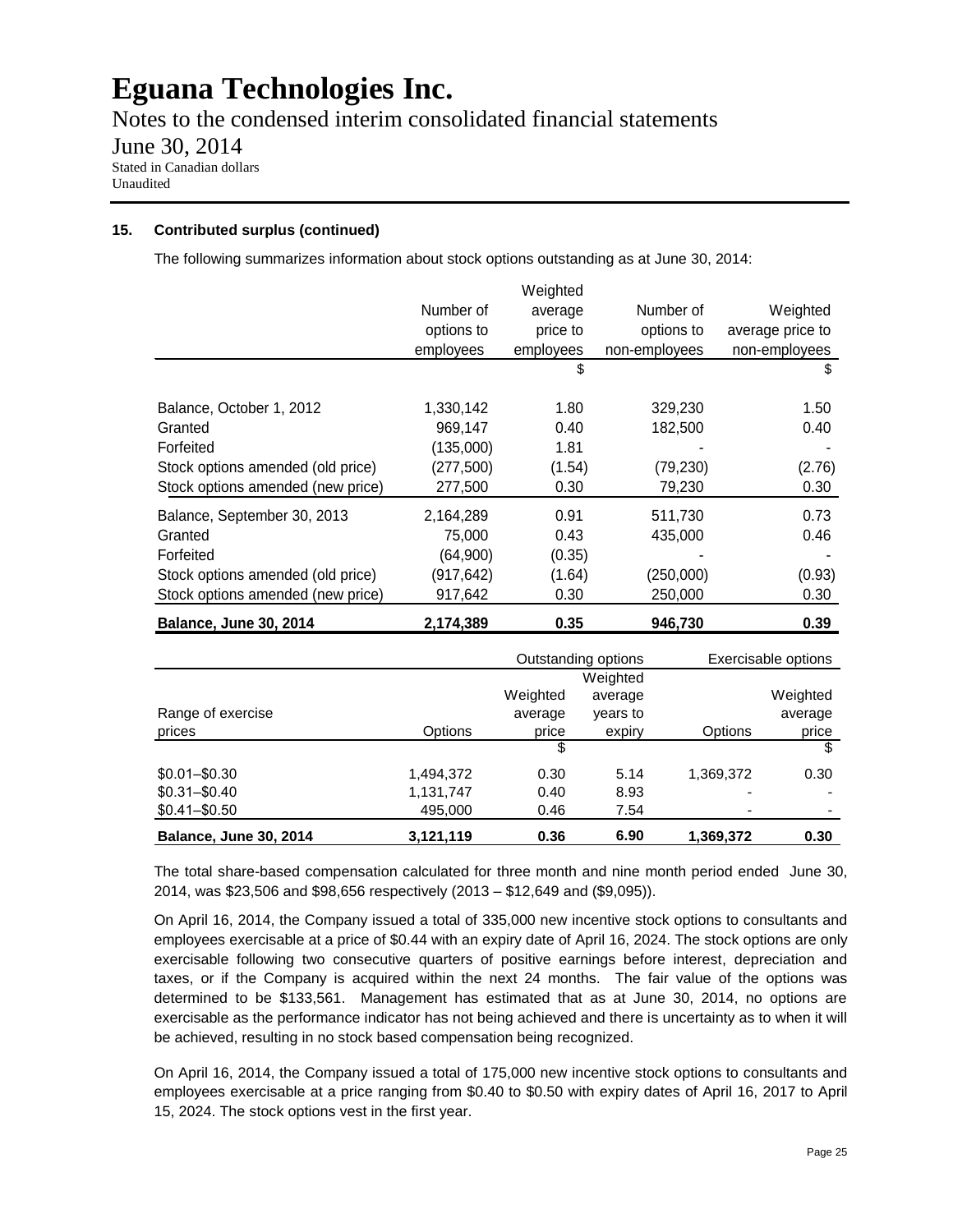Notes to the condensed interim consolidated financial statements June 30, 2014 Stated in Canadian dollars Unaudited

#### **15. Contributed surplus (continued)**

Subsequent to period end, 35,000 stock options at \$0.30 per option were exercised.

The fair values of Eguana stock options granted have been estimated on their respective grant dates using the Black-Scholes valuation model and the following assumptions:

|                             | <b>June 30.</b><br>2014 | September 30,<br>2013 |
|-----------------------------|-------------------------|-----------------------|
| Risk free interest rate     | 1.15%                   | 1.24%                 |
| Expected volatility (1)     | 183.71%                 | 133.72%               |
| Dividend Yield              | ٠                       |                       |
| Expected life (years)       |                         | 3                     |
| Weighted average fair value | 0.35                    | በ 17                  |

In May 2013, the Company announced that the Board of Directors had authorized a revision to the terms of a total of 1,524,372 stock options, with original exercise prices ranging from \$1.00 to \$4.00, to reduce the exercise price of such options to \$0.30 per option. Of the 1,524,372 stock option authorized for repricing, 1,164,642 options are held by Insiders (as that term is defined in the TSX Venture Exchange policies) ("Insider Options"). Pursuant to the Policies of the TSX Venture Exchange, the Insider Options may not be exercised at the revised exercise price until the re-pricing is approved by the Company's shareholders. The shareholder's approved the re-pricing of the Insider Options at the Company's annual general meeting on October 29, 2013. All other terms for these options (vesting periods, expiry, etc.) were not modified as part of this re-pricing. As such, the amended options had a weighted average expiry term of 6.28 years as of the date of the re-pricing.

The overall weighted average incremental fair value granted on account of this re-pricing was measured using the Black-Scholes option pricing model to estimate the incremental increase in fair value of these options due to the modification of exercise price. Overall, the weighted average fair value calculated for these re-priced options as of the measurement date of May 27, 2013, was \$0.14. This fair value was calculated based on the weighted average assumptions of a share price of \$0.20 an exercise price of \$0.30, expected stock price volatility of 133.72%, risk free interest rate of 1.24%, expected dividend yield of 0%, and an expected option life of 6.28 years. The incremental fair value granted was computed based on the difference in the modified exercise price (from a weighted average of \$1.59 per option to \$0.30 per option) while using the same weighted average assumptions that existed as previously mentioned. The resulting weighted average incremental fair value granted on account of this re-pricing was \$0.051 per option, which computed to \$59,550 of additional stock based compensation for the "Insider Options" that was recognized during the period.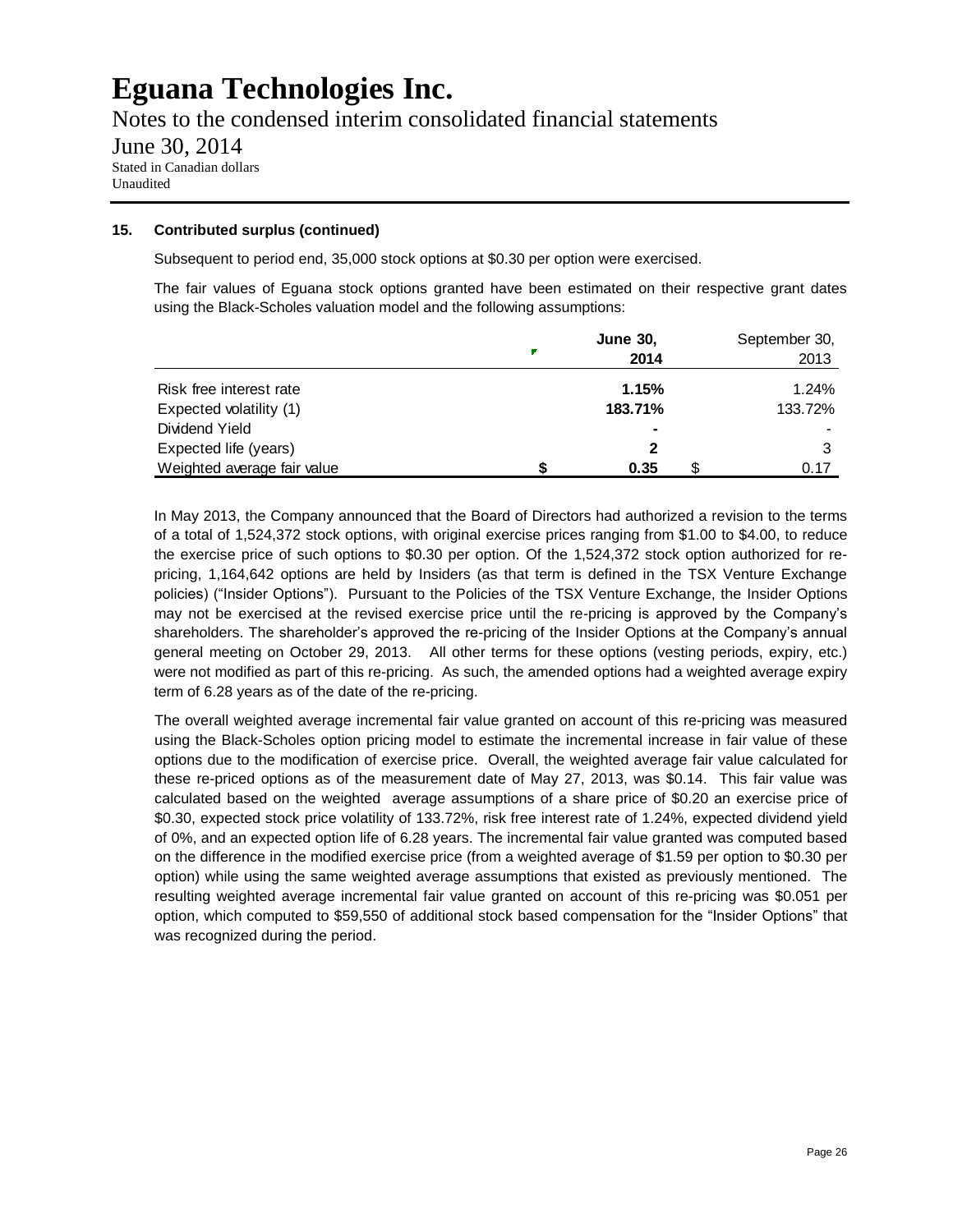Notes to the condensed interim consolidated financial statements June 30, 2014 Stated in Canadian dollars Unaudited

#### **16. Capital management**

The Company's objectives when managing capital is to safeguard the entity's ability to continue as a going concern, so that it can continue to provide returns for shareholders and benefits for other stakeholders. The Company sets the amount of capital in proportion to risk. The Company manages the capital structure and makes adjustments to it in light of changes in economic conditions and the risk characteristics of the underlying assets. The Company's objective is met by obtaining adequate equity funding to provide for the possibility that cash flows from operations will not be sufficient to meet future cash flow requirements. The Board of Directors does not establish quantitative return on capital criteria for management; but rather promotes year over year sustainable profitable growth.

The Company defines capital as the aggregate of total shareholders' deficit and bank debt less cash as follows:

|                                | <b>June 30,</b> | September 30,  |
|--------------------------------|-----------------|----------------|
|                                | 2014            | 2013           |
|                                |                 |                |
| Total shareholders' deficiency | (5,322,964)     | (13,694,398)   |
| Cash                           | (441, 886)      | (399, 874)     |
| Bank debt                      | 262,402         | 617,157        |
| Total capital                  | (5,502,448)     | (13, 477, 115) |

#### **17. Financial instruments and financial risk management**

#### *Credit risk*

The Company has significant credit risk exposure to a single counterparty at June 30, 2014. Approximately 60% of the total accounts receivable are due from one customer. The credit risk on cash is considered to be limited because the counterparties are financial institutions with high credit ratings assigned by international credit rating agencies.

#### *Credit risk (continued)*

The following table illustrates the Company's receivables and advances:

|                                       | <b>June 30,</b> | September 30, |
|---------------------------------------|-----------------|---------------|
|                                       | 2014            | 2013          |
|                                       | \$              | \$            |
| Trade                                 | 559,178         | 244,078       |
| <b>Taxation authorities</b>           | 367,082         | 281,109       |
| Employee advances and other           | $\blacksquare$  | 25,712        |
|                                       | 926,260         | 550,899       |
| Less: allowance for doubtful accounts | (51, 702)       | (51, 702)     |
|                                       | 874,558         | 499,197       |

The Company assesses quarterly if there should be any impairment of the financial assets of the Company. During the three month and nine month period ended June 30, 2014, there was \$nil and \$nil respectively (2013 – \$nil and \$nil) of bad debts expensed.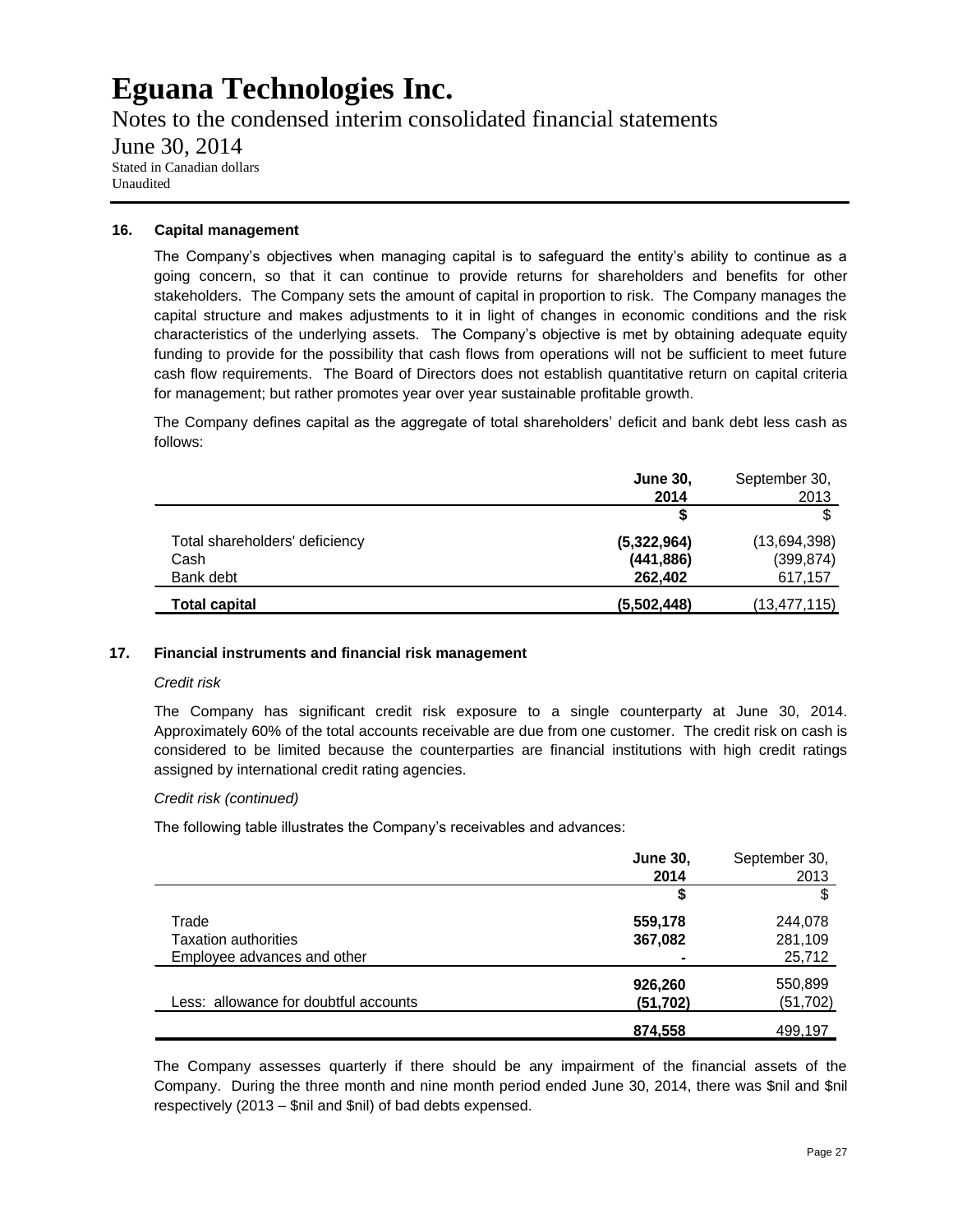Notes to the condensed interim consolidated financial statements

#### June 30, 2014

Stated in Canadian dollars Unaudited

#### **17. Financial instruments and financial risk management (continued)**

#### *Credit risk (continued)*

The maximum exposure to credit risk is represented by the carrying amount on the condensed interim consolidated statement of financial position. There are \$51,702 (September 30, 2013 - \$51,702) of financial assets that the Company considers past due, as the remainder of the \$226,522 (September 30, 2013 - \$81,668) over 90 days relate to a major customer who has a significant deposit with the Company, that, if necessary will be used to satisfy much of the outstanding receivable.

The following is a schedule of trade receivables:

|                                   | <b>June 30,</b> | September 30, |
|-----------------------------------|-----------------|---------------|
|                                   | 2014            | 2013          |
|                                   | \$              | \$            |
| Neither impaired or past due      | 184.700         | 3,005         |
| Past due in the following periods |                 |               |
| 31 - 60 days                      | 94,524          | 99,368        |
| 61 - 90 days                      | 53,432          | 60,037        |
| over 90 days                      | 226,522         | 81,668        |
|                                   | 559,178         | 244,078       |

#### *Liquidity risk*

The Company's operating cash requirements, including amounts projected to complete the Company's existing capital expenditure program, are continuously monitored and adjusted as input variables change. These variables include but are not limited to available bank lines and government assistance. As these variables change, liquidity risks may necessitate the need for the Company to conduct equity issues or obtain project debt financing. There is no assurance that adequate funds from equity or debt markets will be available to the Company in a timely manner. The company also mitigates liquidity risk by maintaining an insurance program to minimize exposure to insurable losses.

The following are the contractual maturities of financial liabilities at June 30, 2014:

| <b>Financial liabilities</b>             | $<$ 1 Year | 1-3 Years                | Thereafter               | Total     |
|------------------------------------------|------------|--------------------------|--------------------------|-----------|
|                                          |            |                          |                          |           |
| Accounts payable and accrued liabilities | 1,983,985  | $\blacksquare$           | $\overline{\phantom{0}}$ | 1,983,985 |
| Bank loan                                | 262,402    | $\overline{\phantom{0}}$ | $\blacksquare$           | 262,402   |
| Energy Northwest obligation              | 70.844     | 75.137                   | $\blacksquare$           | 145.981   |
| Government grant obligation              | 138.591    | 143.329                  | -                        | 281.920   |
| <b>Debentures</b>                        | 266,667    | 2,593,333                | 120,000                  | 2,980,000 |
| Total                                    | 2,722,489  | 2,811,799                | 120,000                  | 5,654,288 |

#### *Interest rate risk*

Interest rate risk refers to the risk that cash flows associated with the instrument will fluctuate due to changes in market interest rates. The Company currently does not use interest rate hedges, fixed interest rate contracts or variable rate debt to manage the Company's exposure to interest rate fluctuations.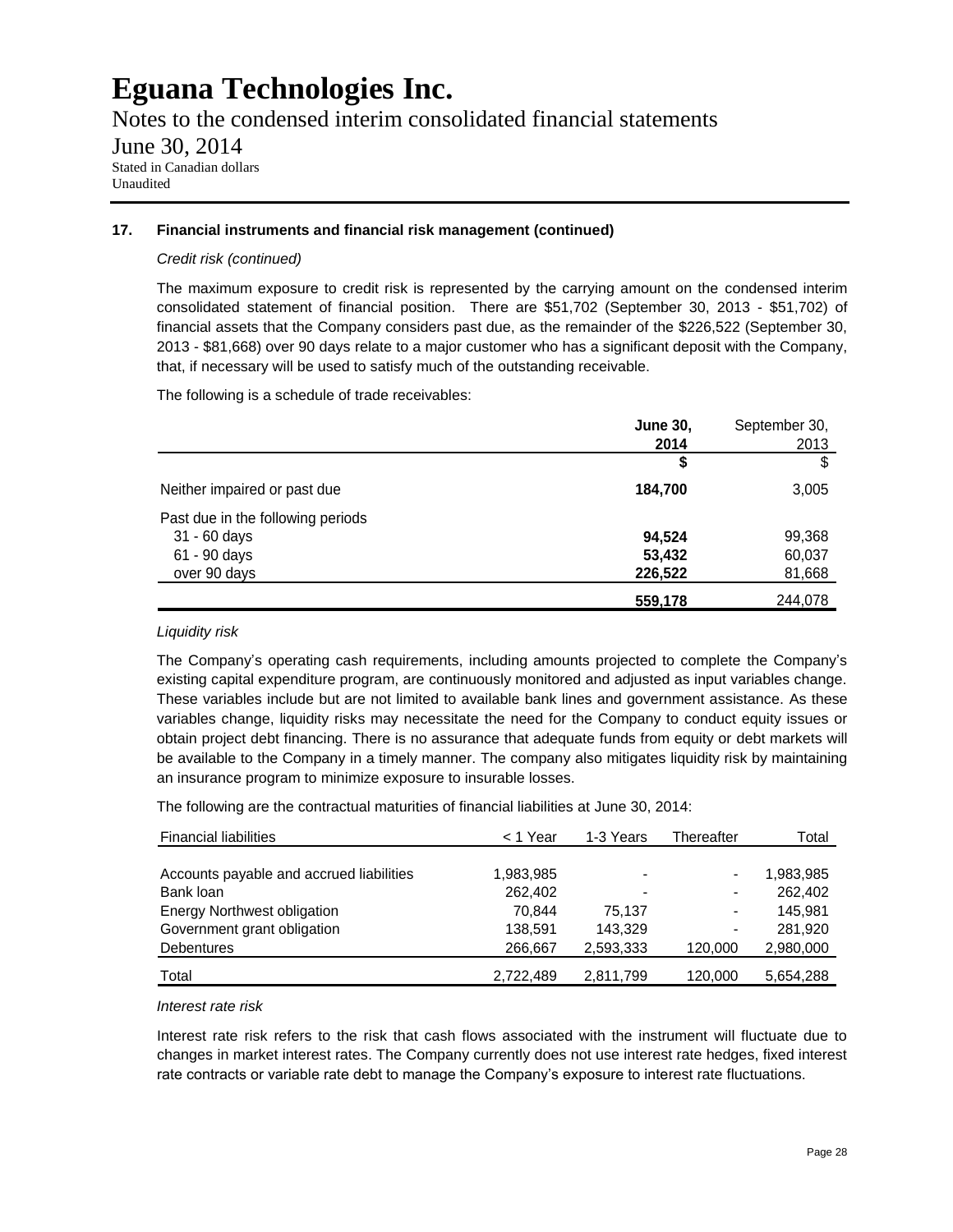Notes to the condensed interim consolidated financial statements

June 30, 2014

Stated in Canadian dollars Unaudited

#### **17. Financial instruments and financial risk management (continued)**

#### *Fair value*

The carrying value and fair value of financial instruments at June 30, 2014, is disclosed below by financial instrument category, as well as any related gain, loss, expense or revenue for the period June 30, 2014:

|                                          | Carrying  |                   |             |
|------------------------------------------|-----------|-------------------|-------------|
| <b>Financial instrument</b>              | value     | <b>Fair value</b> | Gain/(loss) |
|                                          |           |                   |             |
| Accounts receivable and advances         | 874.558   | 874.558           |             |
| Accounts payable and accrued liabilities | 1,983,985 | 1,983,985         |             |
| Bank debt                                | 262,402   | 262,402           | $\sim$      |

The Company categorizes its financial instruments carried at fair value into one of three different levels depending on the observability of the inputs employed in the measurement. The Company valued cash using Level 1 input and the embedded derivatives on the Company's debentures (Note 9), preferred shares (Note 10) and Energy Northwest obligation (Note 7) were measured at a fair value using level 3 inputs.

#### **18. Related party transactions**

Other than as disclosed elsewhere in the consolidated financial statements, the Company had the following related party transaction:

Included in general and administrative expense is salaries and benefits for key management personnel and directors of \$90,893 and \$277,194 respectively for the three month and nine month period ended June 30, 2014 (2013 - \$109,800 and \$257,349) and share based compensation of \$nil and \$30,319 for the three month and nine month period ended June 30, 2014 respectively (2013 - \$nil and \$nil). Included in operations expense are salaries, consulting fees and benefits for key management personnel and directors of \$49,500 and \$148,500 for the three and nine month period ended June 30, 2014 respectively (2013 – \$37,500 and \$124,500) and share based compensation of \$1,384 and \$28,973 for the three month and nine month period ended June 30, 2014 respectively (2013 - \$5,792 and \$25,682).

Financing costs of \$16,780 and \$47,719 for the three month and nine month period ended June 30, 2014 (2013 - \$2,903 and \$8,490) respectively, related to the debentures and preferred shares series 15 held by key personnel and directors are included in the statement of loss. Interest payments amounted to \$3,536 and \$9,921 (2013 - \$552 and 2,355) for the three month and nine month period ended June 30, 2014 respectively.

Included in accounts payable and accrued liabilities is \$103,206 (September 30, 2013 - \$139,421) due to directors and members of key management personnel.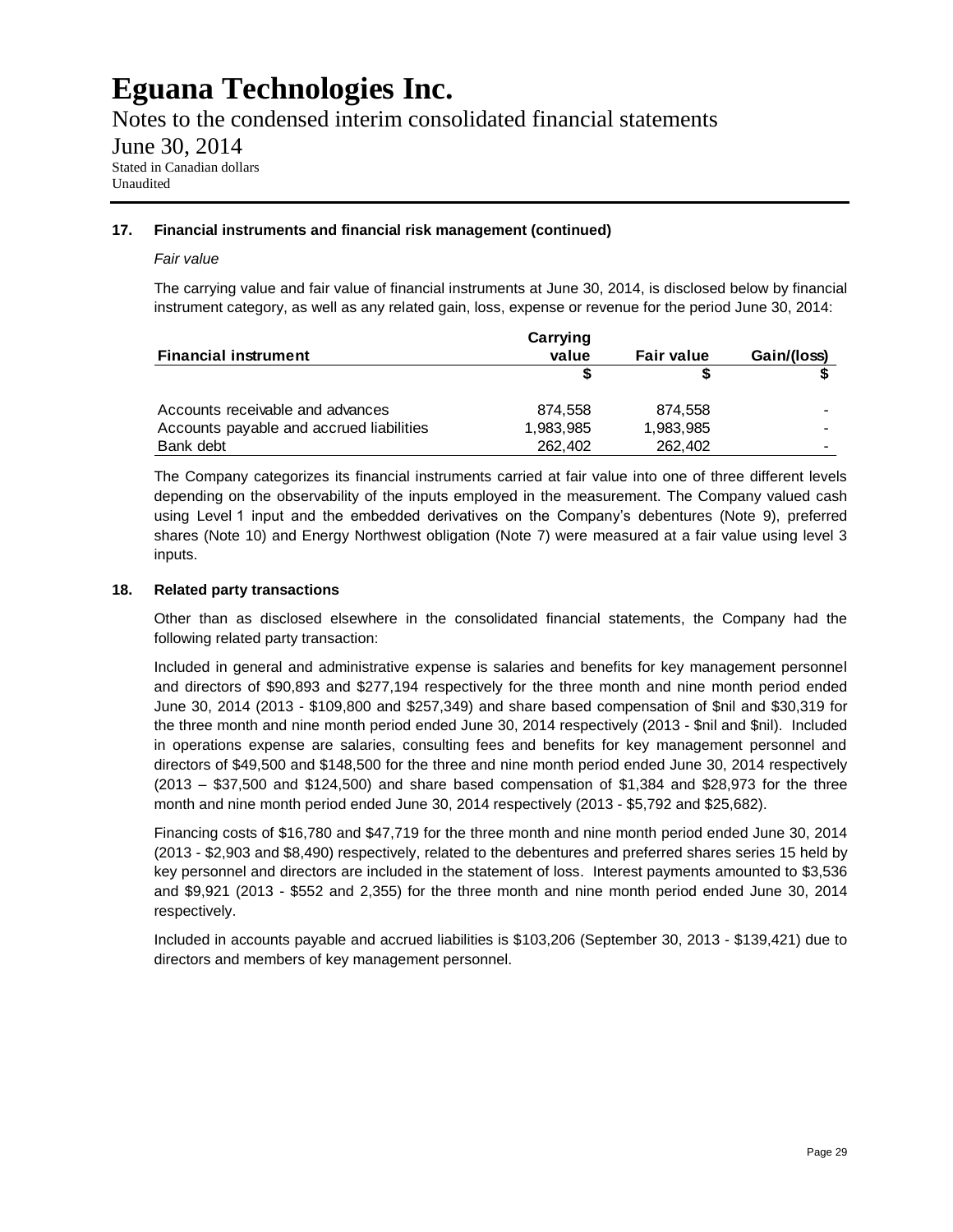Notes to the condensed interim consolidated financial statements

June 30, 2014

Stated in Canadian dollars Unaudited

#### **19. Financing costs**

|                                                                                            | Three months ended |          | Nine months ended |           |
|--------------------------------------------------------------------------------------------|--------------------|----------|-------------------|-----------|
|                                                                                            | 2014               | 2013     | 2014              | 2013      |
|                                                                                            | \$                 | \$       | \$                | \$        |
| Interest on Northwest obligation                                                           | 3,460              | 2,965    | 10,153            | 11,418    |
| Interest on bank debt                                                                      | 17,986             | 14,898   | 31,234            | 52,885    |
| Interest on debenture                                                                      | 114,818            | 20,898   | 328,972           | 70,343    |
| Change in fair value of embedded derivatives                                               | 10,385             | (24,089) | 25,801            | (84, 547) |
| Interest on convertible debenture                                                          |                    | 5,473    |                   | 11,001    |
| Accretion of government grant obligation                                                   | 12,929             | 11,486   | 37.683            | 37,985    |
| Accretion of preferred shares                                                              |                    | 777,683  | 1,525,161         | 2,104,622 |
| Change in fair value of common shares to be<br>issued on conversion in respect of accreted | 282,689            |          | 381,362           |           |
| Amortization of financing fees                                                             | 35,661             | 73,176   | 144,080           | 205,176   |
| Gain on conversion of preferred shares                                                     |                    |          | (72, 165)         |           |
| Loss on conversion of convertible debenture                                                |                    | 15,060   |                   | 15,060    |
| Other                                                                                      |                    |          |                   | 345       |
| Total                                                                                      | 477,928            | 897,550  | 2,412,281         | 2,424,288 |

#### **20. Personnel expenses**

|                 |         | Three months ended |         | Nine months ended |  |
|-----------------|---------|--------------------|---------|-------------------|--|
|                 | 2014    | 2013               | 2014    | 2013              |  |
|                 |         | \$                 |         | \$                |  |
| Wages           | 274,028 | 292,248            | 788,056 | 697,023           |  |
| <b>Benefits</b> | 29,708  | 27,379             | 71,364  | 62,966            |  |
| <b>Total</b>    | 303,736 | 319,627            | 859,420 | 759,989           |  |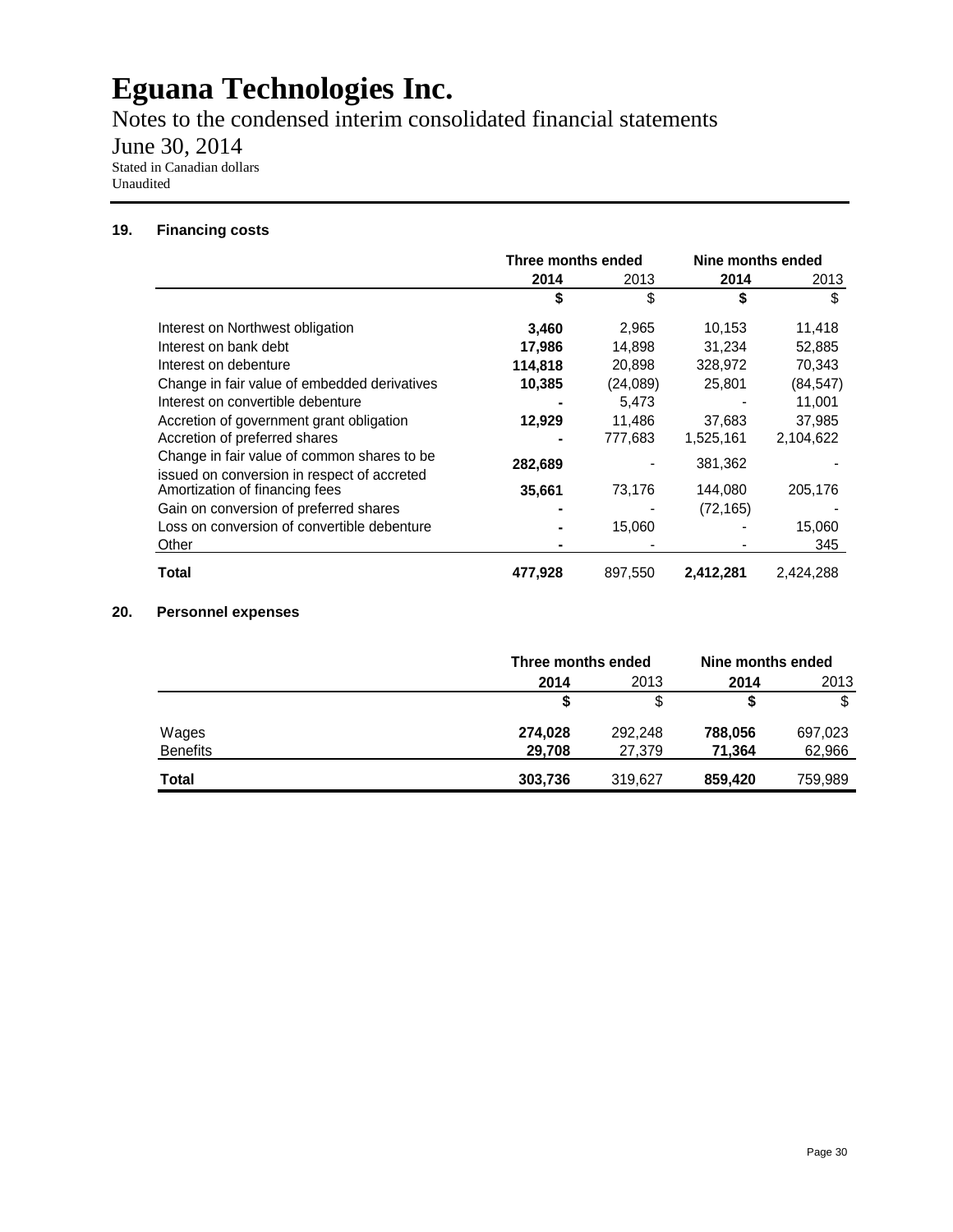Notes to the condensed interim consolidated financial statements

June 30, 2014

Stated in Canadian dollars Unaudited

#### **21. Supplemental information**

The changes in non-cash working capital for the three and nine month period ended June 30, 2014 and 2013 is as follows:

|                                          | Three months ended |           | Nine months ended |           |
|------------------------------------------|--------------------|-----------|-------------------|-----------|
|                                          | 2014               | 2013      | 2014              | 2013      |
|                                          | \$                 | \$        |                   | \$        |
| Operating activities                     |                    |           |                   |           |
| Decrease (increase) in assets            |                    |           |                   |           |
| Accounts receivable and advances         | (26, 717)          | (1,214)   | (364, 901)        | 490,999   |
| Prepaid expense and deposits             | (167,881)          | 39,424    | (245, 486)        | (51, 962) |
| Inventory                                | 191,888            | (133,787) | (131,397)         | (115,906) |
|                                          | (2,710)            | (95,577)  | (741, 784)        | 323,131   |
| Increase (decrease) in liabilities       |                    |           |                   |           |
| Accounts payable and accrued liabilities | (77,874)           | 357,381   | (146,001)         | 341,729   |
|                                          | (80,584)           | 261,804   | (887,785)         | 664,860   |

#### **22. Commitments**

(a) At June 30, 2014, Eguana had commitments for premises as follows:

|                            | <b>June 30,</b> |
|----------------------------|-----------------|
|                            | 2014            |
|                            |                 |
| Less than one year         | 201,000         |
| Between one and five years | 274,000         |
| More than five years       | ۰               |
|                            | 475,000         |

- (b) Consulting services of \$42,000 US were provided in fiscal 1998 to a subsidiary of the Company. Repayment is contingent upon SEL achieving sales or capital funding of \$2,000,000 US. Interest at an annual rate of 20% per year commences from the date upon which the liability first accrues. It is the opinion of management that SEL will not meet the performance targets based on its history and the future plans for the subsidiary and therefore it is unlikely that any amount will be payable under the agreement.
- (c) There is a legal action for which the ultimate result cannot be ascertained at this time. Management does not expect the outcome of these proceedings to have a material effect on the financial position or results of operations.
- (d) The Company is party to an employment agreement with a director of the Company, under which payment of a portion of the director's compensation is contingent upon the Company realizing positive earnings for any one fiscal quarter before interest, taxes, depreciation and amortization, a change of control of the Company, liquidation or receivership of the Company or termination of the employment relationship. At June 30, 2014, the total contingent amount was approximately \$525,000 (2013 - \$375,000) because the Company has not achieved the criteria for payment no amount has been accrued for this.